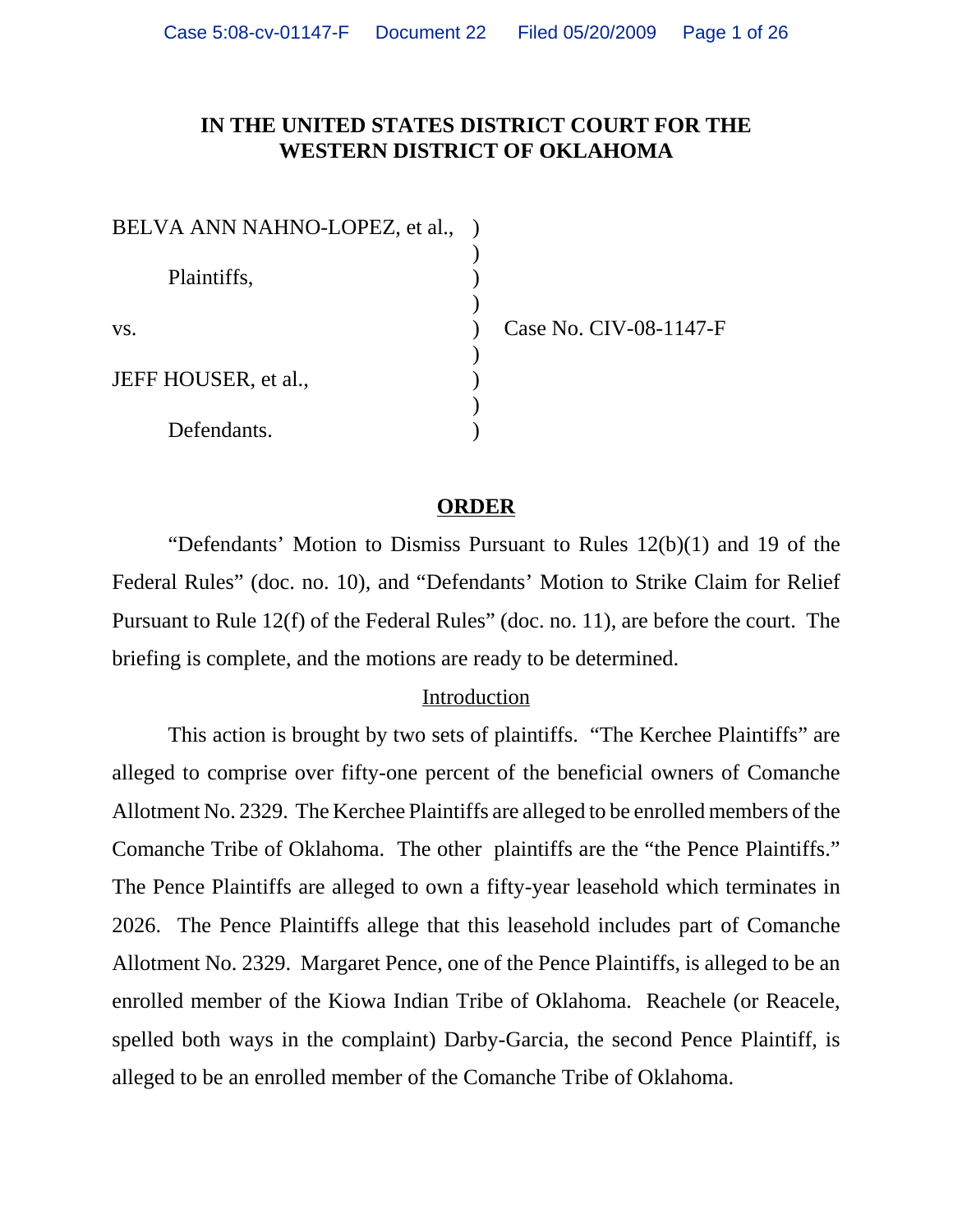Defendants include six officials of the Fort Sill Apache Tribe of Oklahoma (the Fort Sill Apache Tribe, or the Tribe): Jeff Houser, Lori Ware, Michael Darrow, Robin Isom, Loretta Bucknor and Janet Mann; these parties are alleged to comprise the Tribal Council or Committee of the Fort Sill Apache Tribe and each of them is sued in both their individual and official capacities.<sup>1</sup> Norman D. Nott (sometimes spelled "Knott" in the parties' papers) is also a defendant in his individual capacity. He is alleged to be the manager of the Fort Sill Apache Tribe and a non-Indian. The complaint does not allege any official-capacity claims against Mr. Nott. Finally, the Fort Sill Apache Casino, located in Lawton, Oklahoma, is a defendant.

#### The Motion to Dismiss

All defendants have moved for dismissal on jurisdictional grounds under Rule 12(b)(1), Fed. R. Civ. P. First, defendants argue that the jurisdictional allegations are fundamentally defective because none of the laws alleged in the complaint provide subject matter jurisdiction for this type of action. (Diversity jurisdiction is not alleged and nothing suggests it is available.) Second, defendants seek dismissal based on the Fort Sill Apache Tribe's sovereign immunity. Third, defendants argue the complaint should be dismissed because plaintiffs are unable to join parties required to be joined pursuant to Rule 19, Fed. R. Civ. P., namely the Fort Sill Apache Tribe and the United States.

The complaint sets out, in separate counts, each of the substantive federal statutes upon which the complaint relies for jurisdiction, and defendants have challenged the sufficiency of each of these counts. (Counts one through six are the federal counts.) Although the motion to dismiss does not cite Rule 12(b)(6), Fed. R.

<sup>&</sup>lt;sup>1</sup>See, caption of the complaint and  $\P$  1 of the complaint, alleging these defendants are sued in their individual and official capacities; *but see*, ¶ ¶ 4-7 of the complaint, stating these defendants are sued in their individual capacities.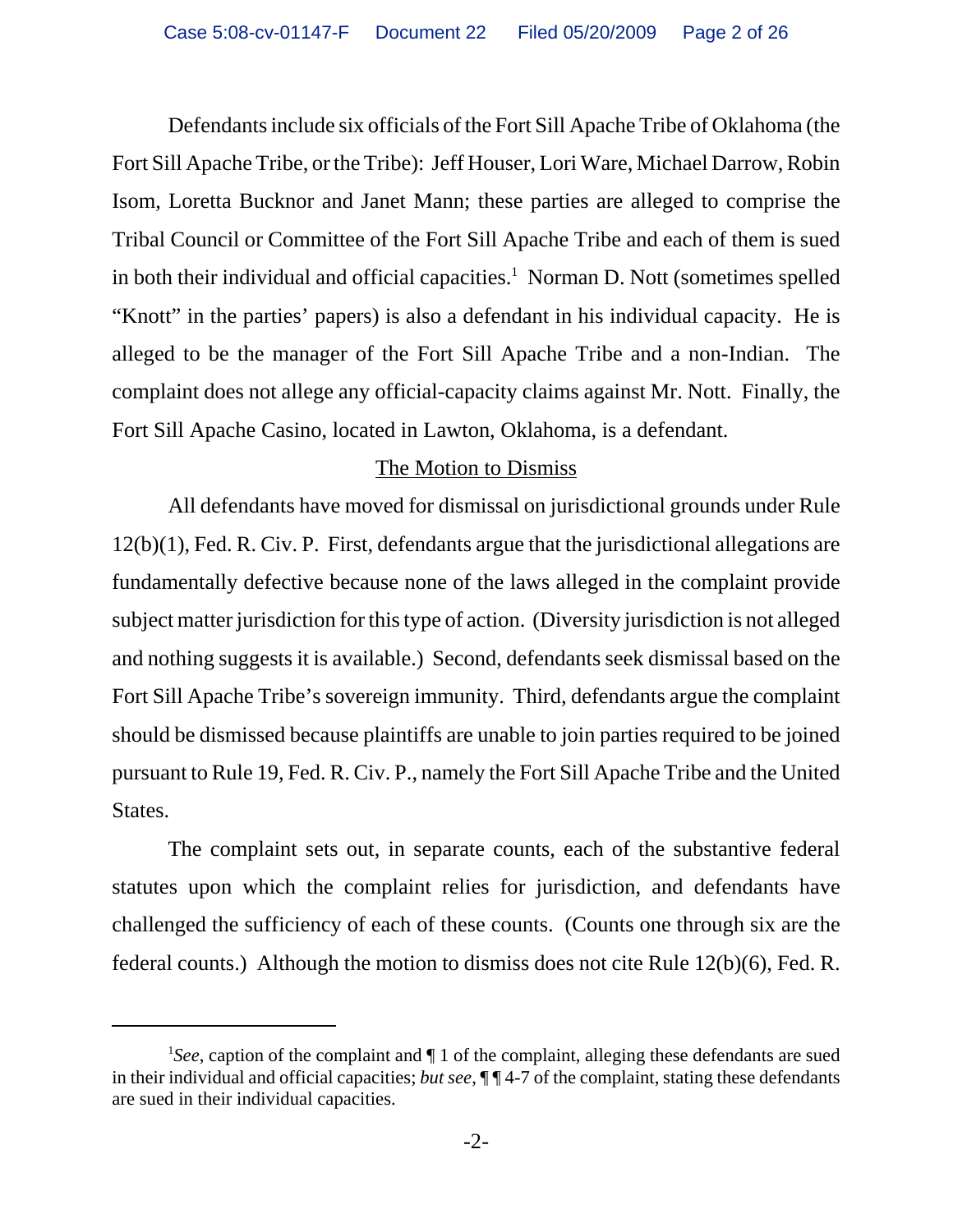Civ. P., the parties' arguments address the question of whether the complaint states a viable cause of action under each of the federal statutes proposed as a basis of jurisdiction. For example, proposition III of plaintiff's response brief (doc. no. 19, pp. 15-19) is entitled "Plaintiffs Have Adequately Stated Claims Under the Cited Federal Statutes."<sup>2</sup> Although the court is mindful of the different uses of Rules  $12(b)(1)$  and 12(b)(6), in these circumstances it is appropriate to determine whether jurisdiction is provided by any of the federal statutes, and to determine whether the claims alleged under the substantive federal statutes (counts one through six) are viable under Rule  $12(b)(6)$ .

## **Standards**

A plaintiff creates federal-question jurisdiction by means of a well-pleaded complaint establishing either that federal law creates the cause of action or that the plaintiff's right to relief depends on resolution of a substantial question of federal law. Sac & Fox Nation of Oklahoma v. Cuomo, 193 F.3d 1162, 1165 (10th Cir. 1999), citations and quotations omitted. Plaintiffs, as the parties invoking federal jurisdiction, bear the burden of showing jurisdiction exists. *Id*. Federal question jurisdiction must appear on the face of the complaint, *id*. at 1165-66; the instant complaint references numerous federal statutes so the complaint satisfies this criterion. The complaint must also identify the statutory or constitutional provision under which the claim arises, *id*.; the instant complaint does so by naming numerous federal

<sup>2</sup> *See also*, Davoll v. Webb, 194 F.3d 1116, 1129 (10th Cir. 1999) (if a federal statute upon which a claim is premised is immaterial, or the claim under that statute wholly immaterial and frivolous, an exception to the usual rule which is that jurisdiction is not defeated by the possibility that the averments might fail to state a cause of action on which plaintiffs could actually recover, is available; additionally, if the federal statute upon which a claim is predicated is interpreted to be inapplicable, it could be argued that the plaintiff has failed to present a federal question and thus subject matter jurisdiction is absent; however, in such cases, the preferable practice is to assume that jurisdiction exists and proceed to determine the merits).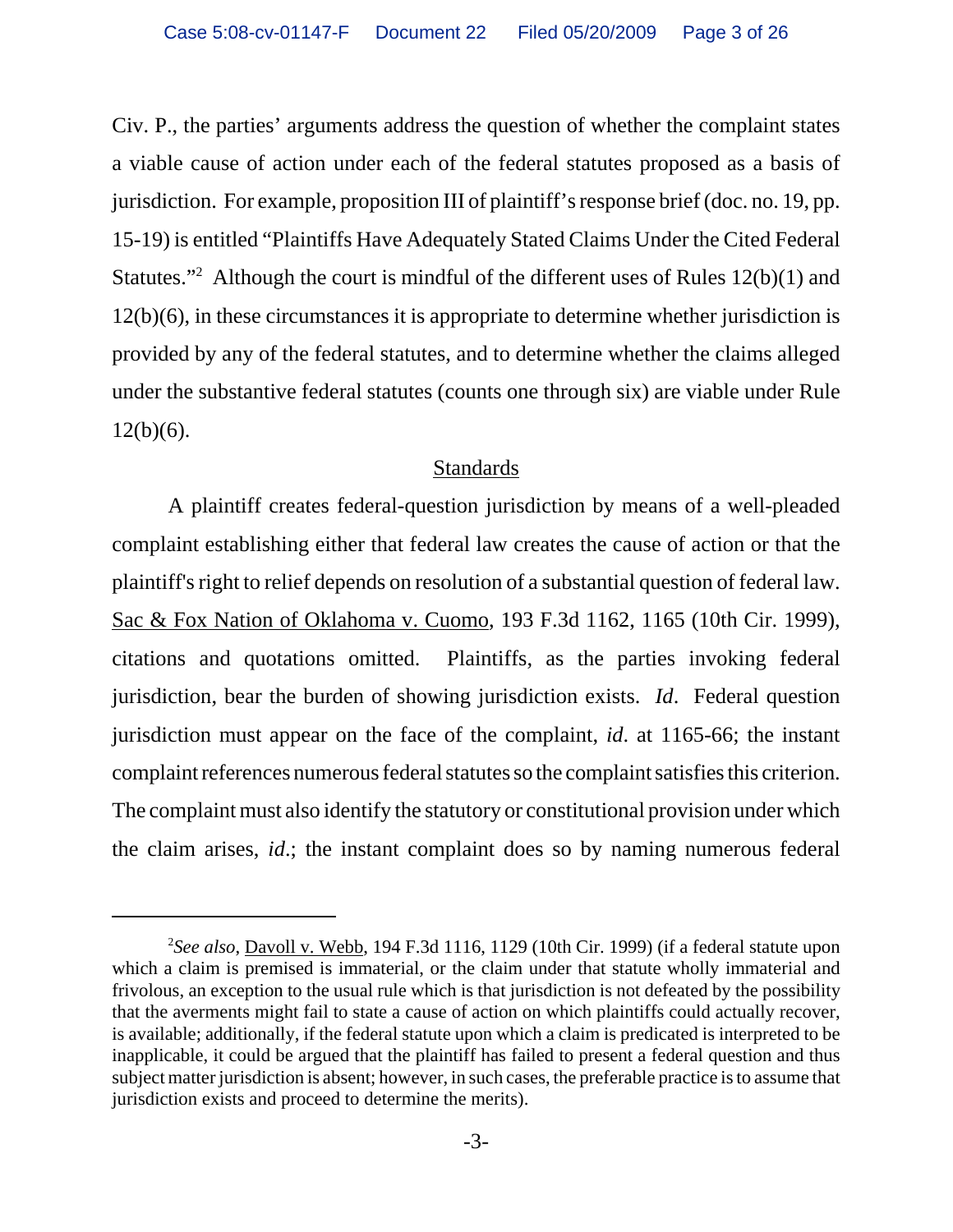statutes under which plaintiffs contend this action arises. Finally, the complaint must allege sufficient facts to show that the case is one arising under federal law, *id*. Whether the complaint satisfies this criterion is much less clear. To determine the answer to this question the court must separately consider each of the federal statutes upon which jurisdiction is predicated and determine whether the alleged facts show that the claims (also referred to as counts) in question arise under these federal laws. Simply put, the question is whether these substantive federal statutes apply.

Whether the issue is framed as a facial attack on the ground of lack of jurisdiction over the subject matter, or as a question of whether the complaint states a claim under the substantive federal statutes cited in the complaint, the non-movant enjoys similar safeguards. The allegations of the complaint should be construed favorably to the pleader and the court will not look beyond the face of the complaint.<sup>3</sup> *See*, *e.g.*, Sea Vessel Inc. v. Reyes, 23 F.3d 345, 347 (11th Cir. 1994) (non-moving party receives the same protection with respect to  $12(b)(1)$  as it would defending against a motion brought under Rule 12(b)(6), quoting Osborn v. United States, 918 F.2d 724, 729 n.6 (8th Cir. 1990)); 2 Moore's Federal Practice, §12.30[4] (Matthew Bender 3d ed.).

## Summary of Complaint

To determine whether any of the federal statutes relied on by the plaintiffs confer jurisdiction, it is necessary to review the allegations in detail.

The complaint alleges generally that all of the plaintiffs' property (including both the Kerchee Plaintiffs' land and the Pence Plaintiffs' leasehold) lies within Allotment No. 2329, to the west and south of the Fort Sill Apache Tribe's casino.

<sup>&</sup>lt;sup>3</sup>No party has requested the court to consider evidence for or against jurisdiction. Although defendants have recently filed a notice with an attached letter from the BIA addressed to Margaret Pence, the letter does not pertain to the jurisdictional dispute.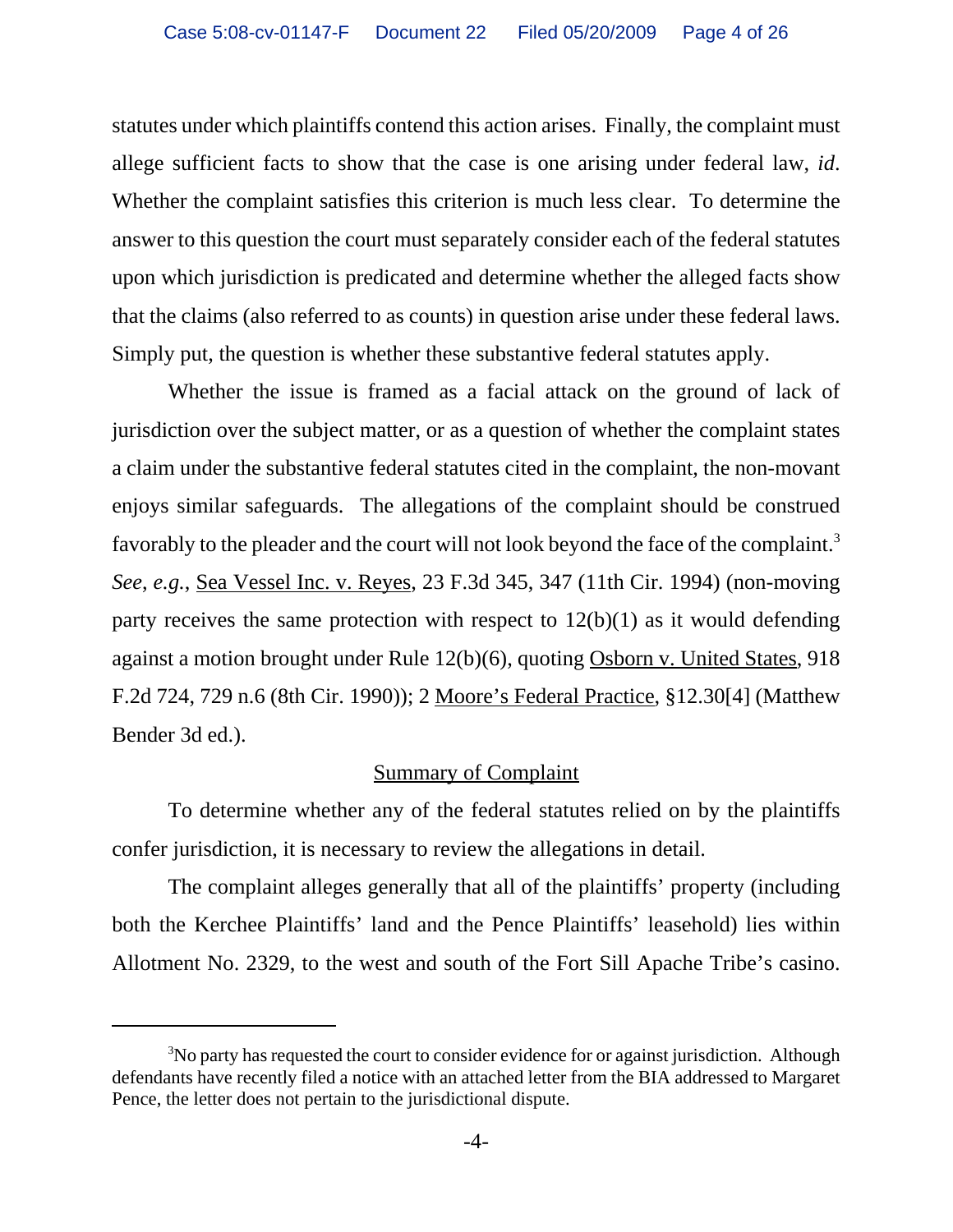(Doc. no. 1,  $\P$   $\P$  18, 19). Plaintiffs allege that defendants have acted outside their authority, in violation of federal statutes, "by trespassing, hindering access, encroaching, detaining and destroying the Kerchee and Pence Plaintiff(s)' federal trust property." (¶10.) The complaint seeks relief "from the intentional and egregious actions of the Defendants in their continuing trespass, interference with exclusive use, occupancy, illegal detention, encroachment and destruction of the Kerchee and Pence Plaintiff(s)' lands" included in Allotment No. 2329. (¶ 16.) The complaint alleges that defendants "continue to invade and hinder the ability of the Plaintiff's [sic] to access their lands and continue to interfere in the quiet enjoyment and occupancy of said lands by the Plaintiffs." (¶17.)

In support of these trespass and interference-type claims, the complaint alleges the following specific facts and events.

-- Defendants have erected a parking facility that allows for the parking of approximately 150 customer vehicles for the Fort Sill Apache Tribe Casino (the casino or the gaming facility), on approximately ten acres of the Kerchee Plaintiffs' allotted property. (¶ 24)

-- Defendants have erected temporary buildings on the lands in question.  $($ | 25.)

-- Defendants have placed approximately one foot of gravel on said lands and, until recently, had placed asphalt over the lands. (¶ 26)

-- Approximately ten acres or more of Allotment No. 2329 have been irreparably destroyed due to the intentional, illegal and egregious continuing trespass actions of the defendants. (¶ 27)

-- Defendants have refused to return and reclaim said lands and pay the reasonable commercial lease value for the use of these lands for the past five years. (¶28)

-5-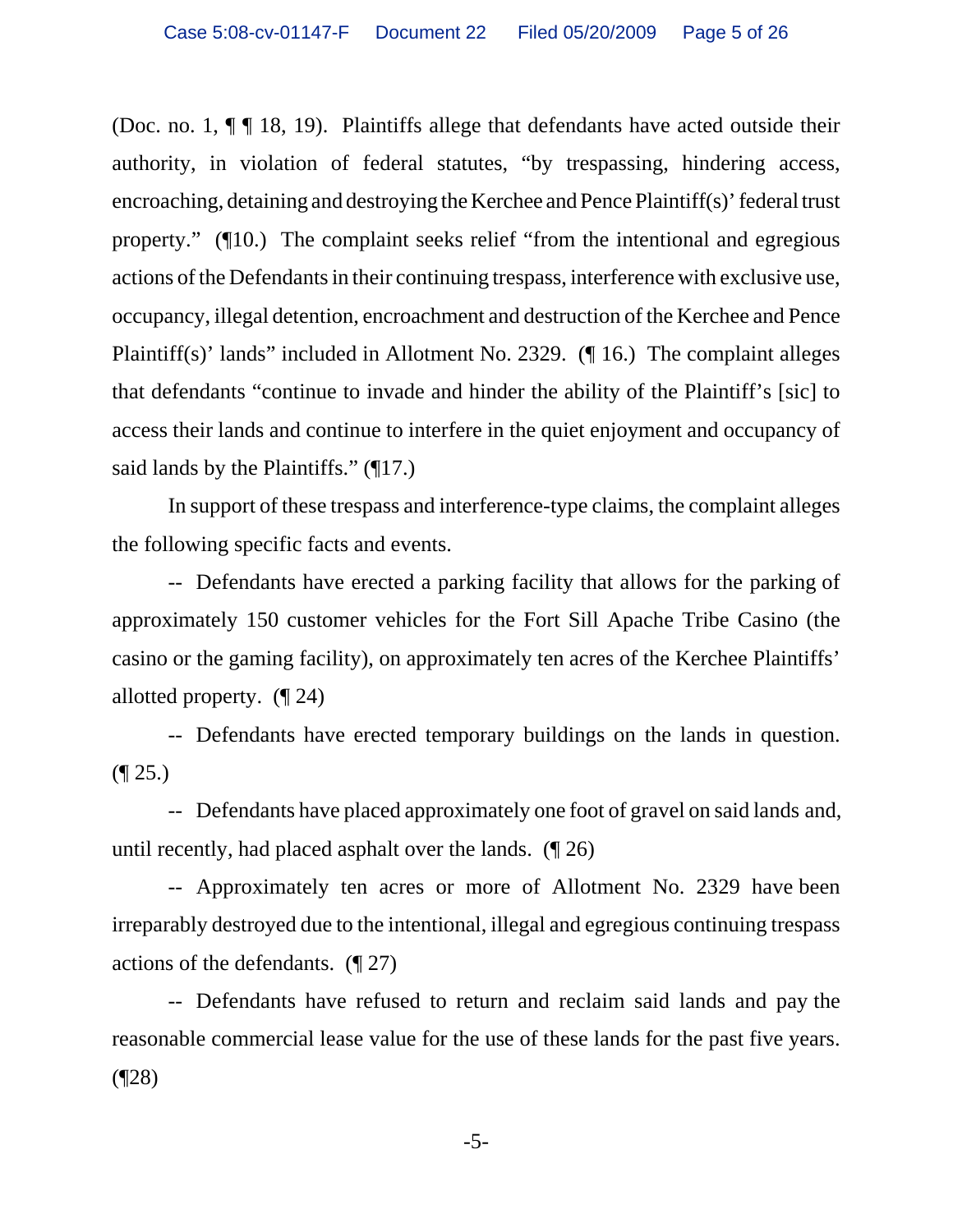-- Defendants attempted to enter into a lease with some Kerchee Plaintiffs but the lease was never approved by the Bureau of Indian Affairs. (¶¶ 30-33)

-- A home is located on the Pence Plaintiffs' leasehold and the present tenants have been damaged by the complete disruption of their quiet enjoyment of the home. (¶ 36)

-- Defendants have caused health hazards, disrupted telephone lines and water on numerous occasions, and have blocked ingress and egress of the tenants on the Pence Plaintiffs' leasehold. (¶ 37)

-- Without permission or a sublease, defendants constructed a concrete pad, placed large heating and air conditioning units, erected a fence, destroyed approximately 22 trees, and otherwise encroached and trespassed on the leasehold land. (¶ 38)

-- These actions have occurred without any type of legal documentation which would permit such trespass, encroachment and erection of fixtures and improvements for the gaming facility. (¶ 39) Thus, the complaint makes clear that all of the encroaching fixtures and destructive "improvements" belong to the gaming facility.

-- For twelve months the Pence Plaintiffs have attempted to oust and eject defendants from their leasehold property. (¶ 41)

-- In 2001, the Fort Still Apache Tribe entered into a purchase agreement with the Kerchee Plaintiffs to purchase part of their Allotment No. 2329 adjacent to the casino; the purchase agreement was never approved by the BIA; as a result of the BIA's withholding a decision on the purchase agreement, the Fort Sill Apache Tribe attempted to enter into a lease agreement with the Kerchee Plaintiffs. (¶¶ 42-43)

-- In 2007, the Fort Sill Apache Tribe Casino began construction of a customer parking lot on Kerchee Plaintiffs' land. (¶ 44)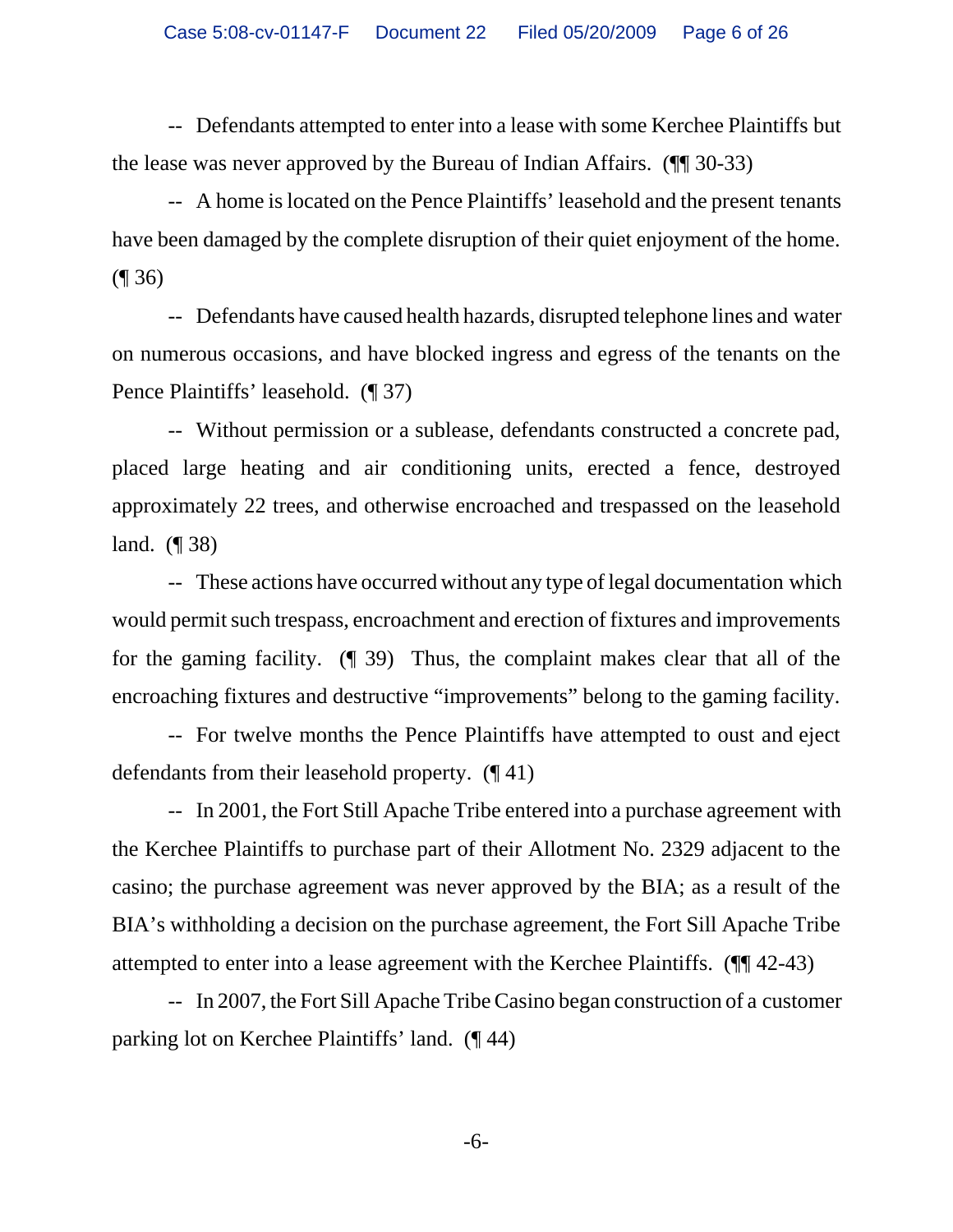-- The BIA sent a letter to the Fort Still Apache Tribe notifying the Tribe of the trespass by the Fort Sill Apache Casino and informing the Tribe that any purported lease agreement was null and void; the Tribe attempted to appeal the notice of trespass; with respect to the Kerchee Plaintiffs' lands, a final notice of trespass was issued by the Anadarko Agency of the BIA in December of 2007; the Fort Sill Apache Tribe filed suit in this court to challenge the trespass determination but that action was dismissed in July of 2008, based on the notice of voluntary dismissal filed by the Tribe (¶¶45-50); plaintiffs contend the dismissal of that prior suit means that the BIA has determined that the Fort Sill Apache Tribe is trespassing on the Kerchee Plaintiffs' land and that defendants have no valid lease or other authorization to justify their conduct. (¶¶51-52.)

Following these allegations, the complaint sets out seven theories of liability. Counts one through six allege violations of specific federal statutes. Count seven alleges a violation of the common law of trespass.

The complaint concludes with a prayer for relief which seeks relief of three basic types: declaratory relief, equitable relief, and money damages. The prayer seeks a declaration that defendants' conduct is outside the scope of their authority pursuant to tribal law and federal law. As for equitable relief, the prayer asks the court to permanently enjoin further trespass, encroachment and destruction of plaintiffs' lands; asks the court to eject defendants from plaintiffs' lands; and asks the court to require defendants to reclaim the land, returning it to its prior condition. With respect to monetary relief, the prayer seeks treble damages in an amount "believed to exceed \$15,000,000.00" including consequential damages, interest, attorney fees and costs. Finally, the prayer asks for other relief deemed appropriate by the court.

\*\*\*

-7-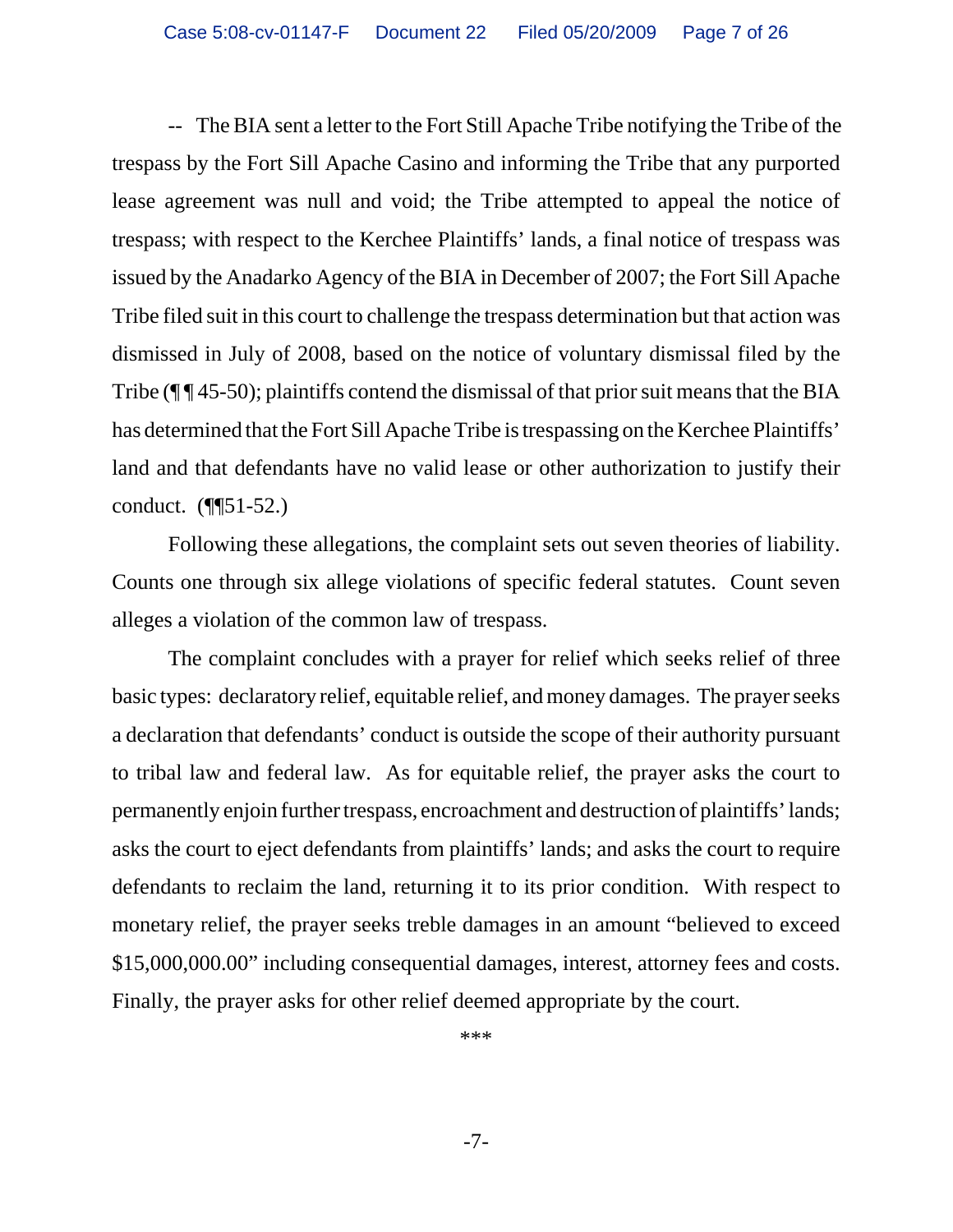Having conducted a careful review of the complaint, the court finds that this action is essentially a trespass case, regardless of the specific theory of liability. This fact is recognized by plaintiffs in their own description of their lawsuit. As stated by plaintiffs, "This [case] is purely and simply a matter of trespass and damage to allotted and leased lands...." (Plaintiff's resp. br., doc. no. 19, p. 16.)

# Sufficiency of the Jurisdictional Allegations

Defendants' argue that the jurisdictional allegations are fundamentally insufficient because none of the federal statutes cited in the complaint as a basis for federal subject matter jurisdiction,<sup>4</sup> actually apply to this action. Listed in the sequence in which they are referenced in the jurisdictional portion of the complaint (*see* ¶¶ 13-15), the complaint relies on the following federal statutes as providing subject matter jurisdiction:

- -- Title 28 U.S.C. § 1331;
- -- Title 28 U.S.C. § 1353;
- -- Title 25 U.S.C. § 177;
- -- Title 25 U.S.C. § 202;
- -- Title 25 U.S.C. § 345;
- -- Title 25 U.S.C. § 348;
- -- Title 25 U.S.C. § 415(a);
- -- Title 25 U.S.C. § 3713(a)(1); and
- -- Title 28 U.S.C. § § 2201 and 2202.

Of the above statutes, 28 U.S.C. §§1331, 2201 and 2202, in and of themselves, do not supply a substantive basis for federal jurisdiction. Section 1331 gives the

<sup>&</sup>lt;sup>4</sup>The complaint (at  $\P$  13) also lists "common law principles of trespass" as a basis of federal jurisdiction, but trespass is a state law theory of liability and state law cannot provide federal jurisdiction.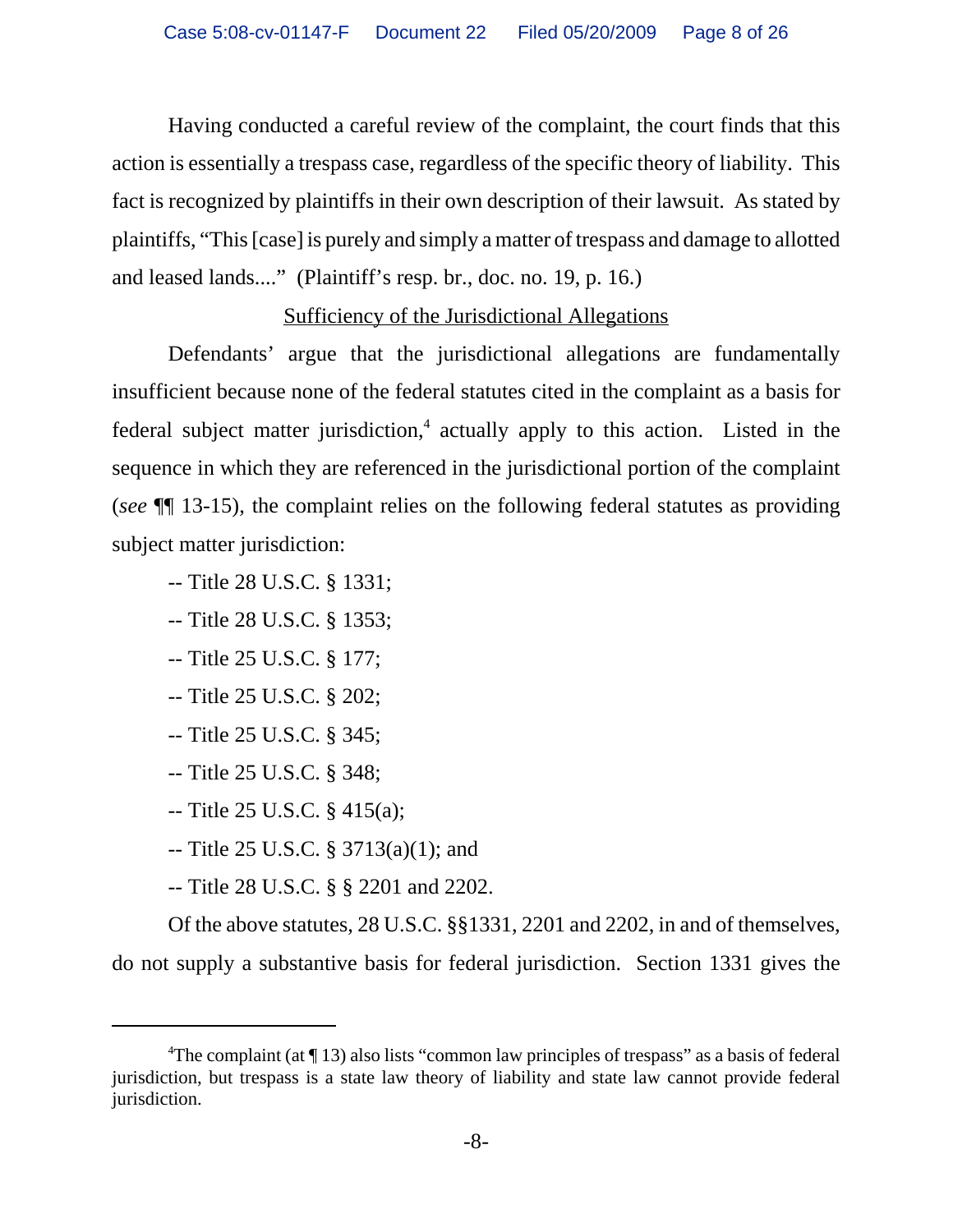federal district court jurisdiction only when a federal question arises based on *other* federal law. As stated in § 1331, federal question jurisdiction depends upon alleging a federal claim "arising under the Constitution, laws or treaties of the United States." Title 28 U.S.C. § 2201 (creation of declaratory remedy) and § 2202 (when declaratory relief is given, further relief may also be given), create declaratory relief as an additional remedy beyond injunctive relief or damages but they do not provide any additional right of entry into federal courts or otherwise contribute to the scope of jurisdiction of federal courts. Skelly Oil Co. v. Phillips Petroleum Co., 339 U.S. 667, 671 (1950). Setting aside for the moment the other Title 28 statute cited in the complaint as a source of jurisdiction, 28 U.S.C. § 1353, the court next considers the remaining federal statutes cited in the complaint as a basis for jurisdiction.

Title 25 U.S.C. § 177 is the Indian Trade and Non-intercourse Act. (The complaint alleges a violation of this statute in count one.) Only tribes have standing to bring claims under this Act; individual Indians do not have standing under this Act. *See*, Gardner v. Wyasket, 197 Fed. Appx. 721 (10th Cir. 2005), unpublished decision cited pursuant to the requirements of Tenth Circuit Rule 32.1. The Indian Nonintercourse Act was designed to protect the land rights only of tribes; individual Indians do not fall within the zone of interests protected by this Act. *Id*. at 723. *See also*, San Xavier Development Authority v. Charles, 237 F.3d 1149 (9th Cir. 2001) (property subleased by the development authority is not tribal land, it is allotted land owned by individual landowners, so that district court properly held § 177 does not apply and individual Indians do not have standing to contest a transfer of tribal lands under this statute).

 In this action plaintiffs allege they are tribal members, and individual allotment owners and leaseholders of allotted land; no Tribe is a plaintiff. Although plaintiffs argue that as a matter of first impression they should be allowed to utilize § 177 to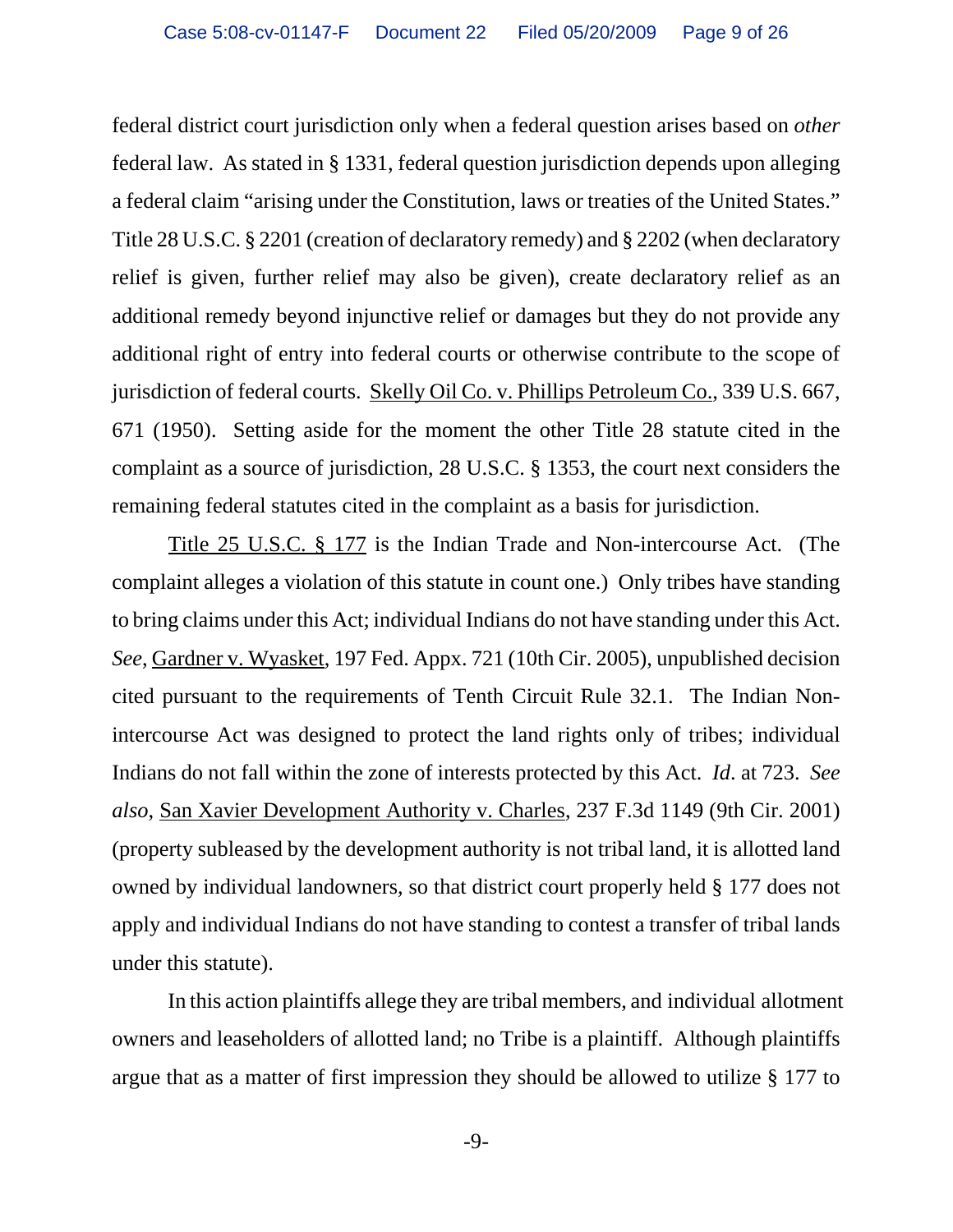protect their individual allotments and leases of Indian lands from the illegal acts of the defendants, the court rejects that argument because it is well established that individual Indians have no claim under this Act. Accordingly, the court finds that § 177 does not provide jurisdiction and that the allegations establish § 177 does not apply.

 Title 25 U.S.C. § 202 makes it unlawful for a person to induce an Indian to execute an instrument purporting to convey any land or any interest therein held by the United States in trust for such Indian. (Count five of the complaint alleges a violation of § 202.) This law provides that a person violating this section shall be deemed guilty of a misdemeanor punishable by a fine not to exceed \$500 for a first offense, or by a fine not exceeding \$500 or imprisonment not exceeding one year or both for a second offense. The statute does not expressly create a private cause of action, and the court rejects plaintiffs' contention that a private cause of action should be implied. The fact that the statute provides for penalties and imprisonment strongly indicates that no private action was intended, and plaintiffs have not cited any sources suggesting Congress intended a private cause of action under § 202. *See*, Sonnenfeld v. City and County of Denver, 100 F.3d 744, 747 (10th Cir. 1996) (Cort v. Ash's four factors have effectively been condensed into one test, which is whether Congress, expressly or by implication, intended to create a private cause of action). The court rejects plaintiffs' contention that a private cause of action should be implied under § 202. Accordingly, § 202 provides no jurisdiction and does not apply.

Title 25 U.S.C. § 345. Title 25 U.S.C. § 345 provides, in pertinent part, as follows.

All persons who are in whole or in part of Indian blood or descent who are entitled to an allotment of land under any law of Congress, or who claim to be so entitled to land under any allotment Act or under any grant made by Congress, or who claim to have been unlawfully denied or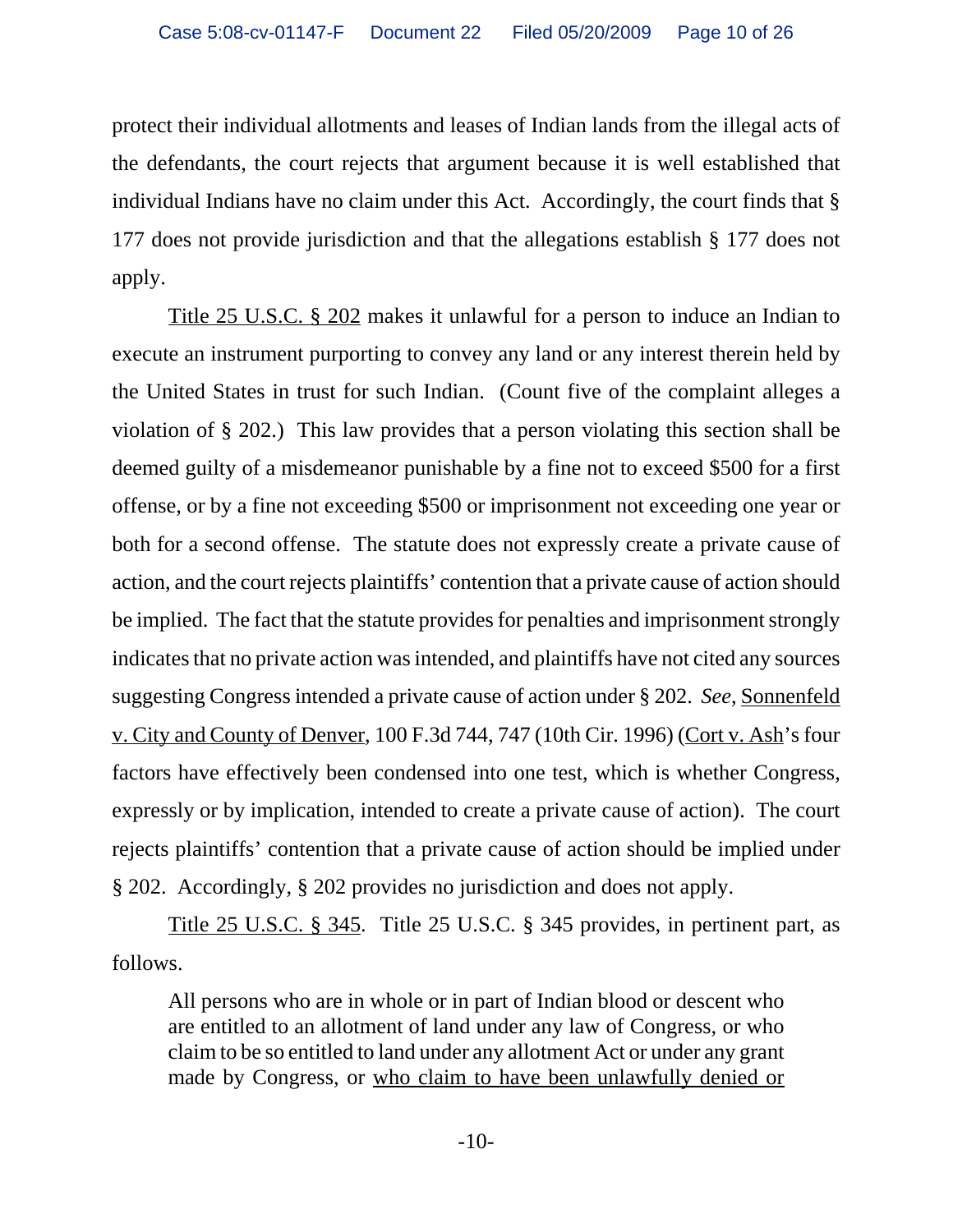excluded from any allotment or any parcel of land to which they claim to be lawfully entitled by virtue of any Act of Congress, may commence and prosecute or defend any action, suit or proceeding in relation to their right thereto in the proper district court of the United States; and said district courts are given jurisdiction to try and determine any action, suit, or proceeding arising within their respective jurisdictions involving the right of any person, in whole or in part of Indian blood or descent, to any allotment of land under any law or treaty (and in said suit the parties thereto shall be the claimant as plaintiff and the United States as party defendants)....

(Emphasis added.)

Construing this statute in U.S. v. Mottaz, 476 U.S. 834 (1986), the Supreme Court states as follows.

Section 345 grants federal district courts jurisdiction over two types of cases: (i) proceedings "involving the right of any person, in whole or in part of Indian blood or descent, to any allotment of land under any law or treaty," and (ii) proceedings "in relation to" the claimed right of a person of Indian descent to land that was once allotted. Section 345 thus contemplates two types of suits involving allotments: suits seeking the issuance of an allotment ... and suits involving "the interests and rights of the Indian in his allotment or patent after he has acquired it...."

*Id*. at 845, emphasis added.

Defendants concede that this action comes within the second category described in Mottaz because it is a suit "in relation to" the claimed right of a person of Indian descent to land that was once allotted. The court agrees. Additionally, the court finds that it is clear from the broad language of § 345 itself, that jurisdiction is provided for this type of action. The statute provides jurisdiction when a person of Indian descent, who is entitled to an allotment of land, claims to have been "unlawfully denied or excluded from any allotment...." This action alleges that defendants have trespassed on Allotment No. 2329 by placing various casino fixtures on the land, that defendants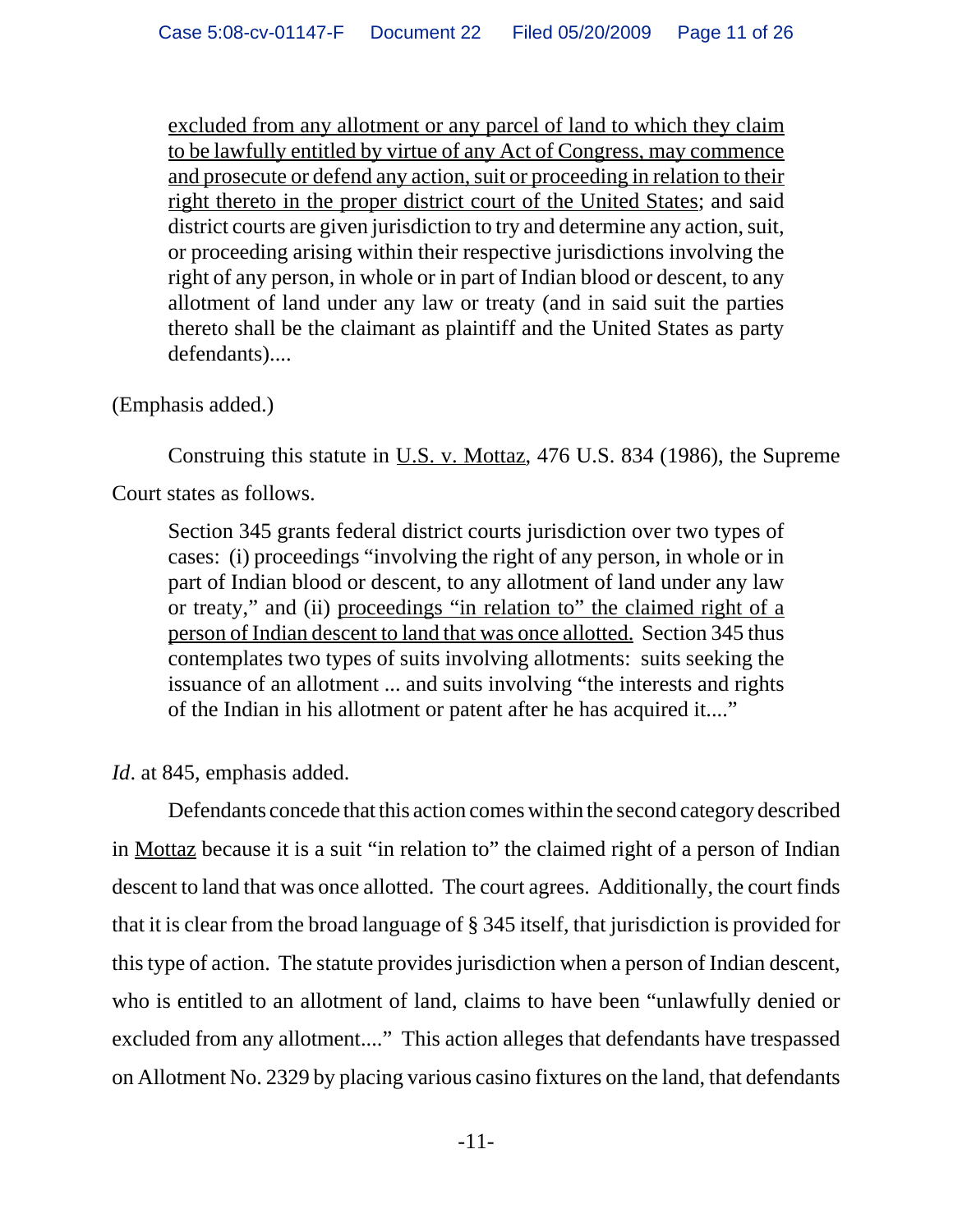have blocked access to the property, and that defendants have deprived plaintiffs of the quiet enjoyment and occupancy of their property. This conduct falls within the statutory language of § 345 and within the description of that statute's coverage stated in Mottaz. Accordingly, § 345 provides federal jurisdiction for this action.<sup>5</sup>

Section 345 only provides jurisdiction, however, when allotment *owners* bring the claim. While the Kerchee Plaintiffs are alleged to own the allotment in question, the Pence Plaintiffs are not alleged to be owners of an allotment, they are only alleged to be leaseholders of allotted lands. Accordingly, the court finds that the Pence Plaintiffs have no claim under § 345.

Title 25 U.S.C. § 348 (violation of which is alleged in count three) restricts alienation of allotted lands, and 25 U.S.C. § 415(a) (violation of which is alleged in count four) recognizes that the tribes may lease tribal lands to private entities subject to the approval of the Secretary of the Interior through the Bureau of Indian Affairs. In their response brief, plaintiffs appear to stop short of pressing their position (alleged in the complaint) that either of these laws creates jurisdiction here. Rather, plaintiffs appear to argue that these laws are merely relevant because they render defendants' conduct (such as securing leases without the approval of the Bureau of Indian Affairs) unauthorized. In any event, if plaintiffs did intend to press their argument that these statutes provide jurisdiction, plaintiffs' authorities do not show

<sup>5</sup> *See also*, Scholder v. U.S., 428 F.2d 1123, 1129 (9th Cir. 1970) (finding jurisdiction under § 345 where charges in dispute amounted to a lien on the individual allotment, reducing its sale value); Scholder is cited in Mottaz in support of the statement that § 345 grants federal jurisdiction over suits involving the interests and rights of the Indian in his allotment after he has acquired it. Mottaz, 476 U.S. at 845. Scholder is also cited in Begay v. Albers, 721 F.2d 1274, 1278 (10th Cir. 1983) for the proposition that § 345 authorizes actions to compel the issuance of an allotment and actions to protect the interests and rights of an Indian in his allotment after he has acquired it. *Id.* at 1278.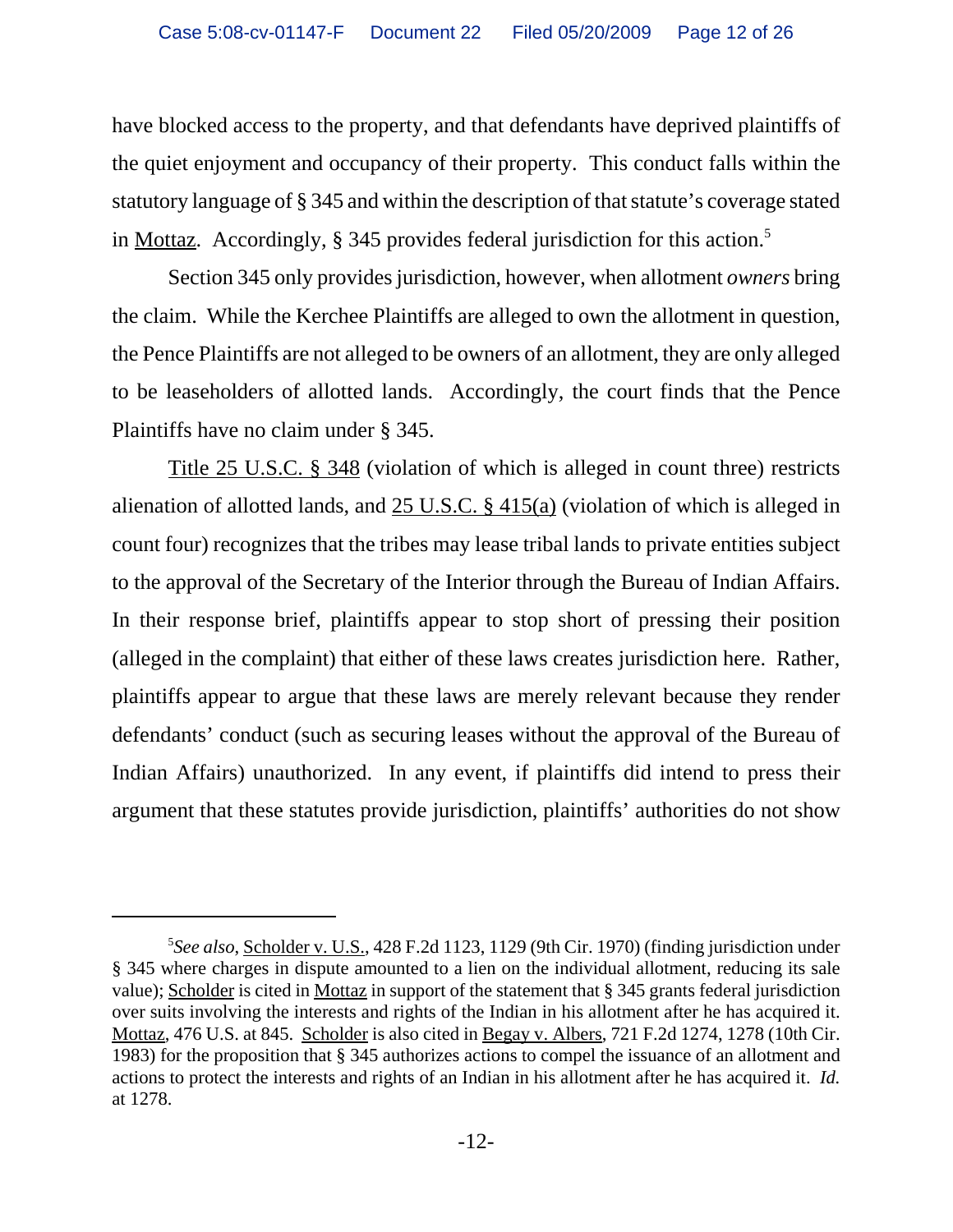that to be the case.<sup>6</sup> Plaintiffs have not shown jurisdiction exists under § 348 or §415(a), and the court finds that these statutes do not apply.

 Title 25 U.S.C. § 3713(a)(1) is part of the American Indian Agricultural Resource Management Act, 25 U.S.C. §§ 3701-3746. The cited section provides for regulations to establish civil penalties for trespass on Indian agricultural lands and provides for concurrent enforcement jurisdiction between Indian Tribes and the federal government. (Violation of this section is alleged in count six.) This statute does not apply to plaintiffs' claims because there are no allegations that the land in question is Indian agricultural land. Even if the complaint could be amended to allege that the land involved is Indian agricultural land, § 3713 would not help plaintiffs here. The statute sets civil penalties and provides for enforcement by the tribes and the United States, implicitly rejecting any notion that § 3713 creates a private cause of action. Accordingly, amendment would be futile. Section § 3713 does not provide federal jurisdiction and it does not apply.

Finally, 28 U.S.C. § 1353 (mentioned only in the jurisdictional portion of the complaint and not as the basis for any of the separately numbered counts) provides that the "district courts shall have original jurisdiction of any civil action involving the right of any person, in whole or in part of Indian blood or descent, to any allotment of land under any Act of Congress or treaty." This statute may be cited in the

<sup>&</sup>lt;sup>6</sup>Haymond v. Scheer, 543 P.2d 541 (Okla. 1975), for example, was tried in the Oklahoma state courts and says nothing about federal jurisdiction. The other case cited by plaintiffs in their discussion of § 348 is Appleton v. Kennedy, 268 F. Supp. 22 (N.D. Okla. 1967). Appleton relies on diversity jurisdiction, *id*. at \*23-24. The two cases plaintiffs cite in their discussion of § 415 also are not helpful to them in this discussion of jurisdiction. Brown v. United States, 86 F.3d 1554 (Fed. Cir. 1996) was a suit against the United States, and jurisdiction was predicated on the Tucker Act. *Id.* at 1559. Sangre de Cristo Development Company, Inc. v. United States, 932 F.2d 891 (10th Cir. 1991) also involved claims against the United States. Addressing sovereign immunity issues, it discussed jurisdiction under a special public law, Pub. L. No. 96-549, 94 Stat. 3220 (1980). *Id*. at 896-97.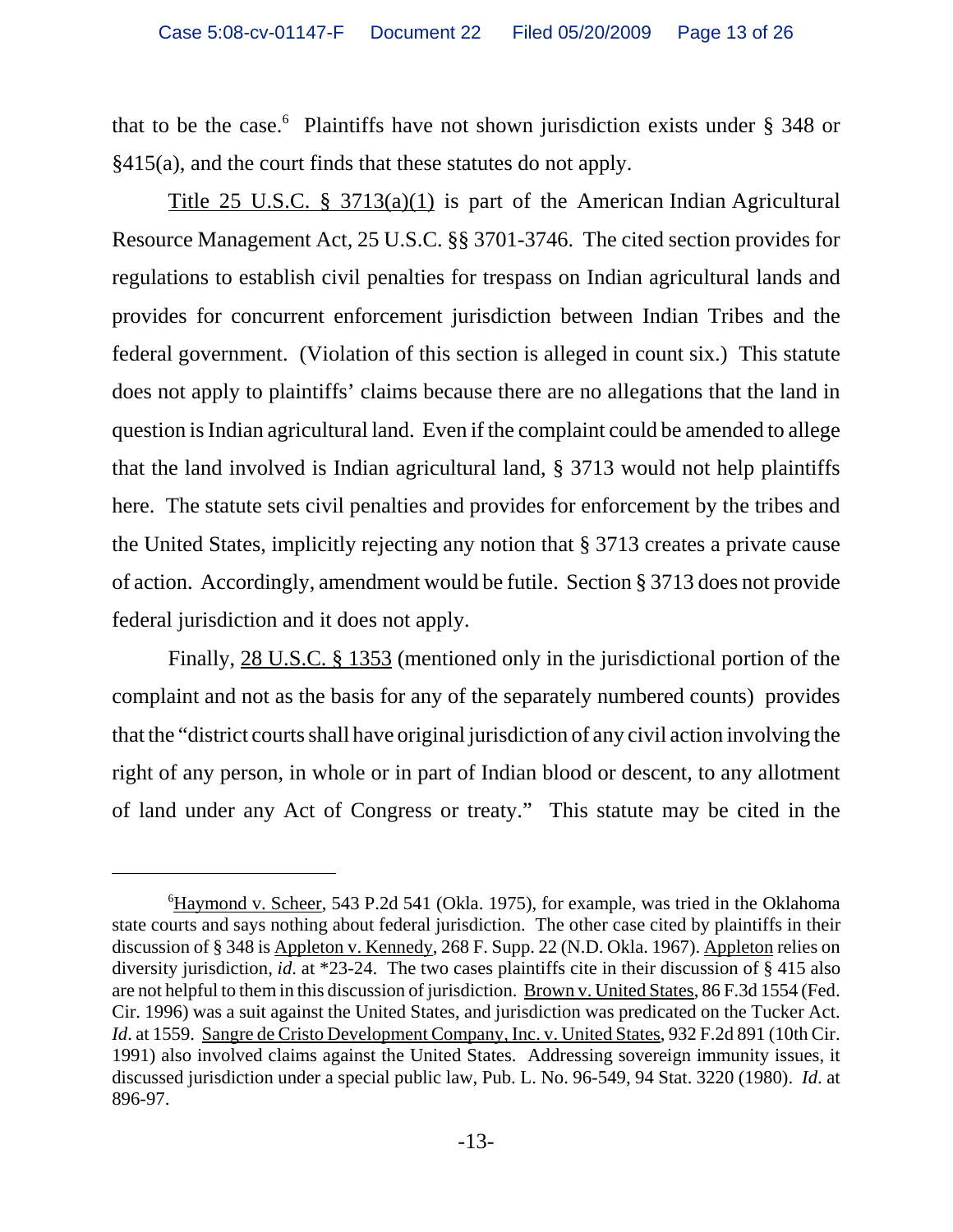complaint only as a recodification of the jurisdictional portion of § 345, which some courts have held that it is. *See,* Scholder, 428 F.2d 1123, 1126 n.2 (9th Cir.). Regardless, if plaintiffs did intend to allege § 1353 as a substantive basis of federal jurisdiction, that statute does not include the same broad language found in §345 which this court has relied upon to find federal jurisdiction under § 345. Although § 1335 provides jurisdiction for an action involving the right of a person "to any allotment of land under any Act of Congress or treaty," this action (unlike an action involving title to an allotment, for example) does not involve the rights of the Kerchee Plaintiffs or the Pence Plaintiffs "to" an Indian Allotment "under a Congressional Act or treaty." The court finds that § 1353 does not provide jurisdiction and is not applicable to this action.7

\*\*\*

In summary, 25 U.S.C. § 345, violation of which is alleged in count two, provides federal jurisdiction in this action. None of the other substantive federal statutes alleged in the complaint provide federal jurisdiction. Accordingly, the complaint alleges sufficient facts to show that this action is one arising under federal law, 25 U.S.C. § 345.

With at least one substantive basis for federal jurisdiction having been established, the court further finds that its supplemental jurisdiction extends to the state law trespass claims alleged in count seven. Both the Kerchee Plaintiffs and the Pence Plaintiffs allege trespass claims in count seven.<sup>8</sup> Thus, despite the finding that

<sup>&</sup>lt;sup>7</sup>Alternatively, if the jurisdiction provided by § 1353 is equal to that of 25 U.S.C. § 345 because § 1353 is a recodification of all jurisdiction conferred by § 345, then the court finds that §1353 provides another, if duplicative, source for federal jurisdiction. This ruling would not change the results reached in this order.

<sup>&</sup>lt;sup>8</sup>Title 28 U.S.C. §1367 provides that the district courts have jurisdiction over claims which are so related to claims over which the court has original jurisdiction that all of the claims form part (continued...)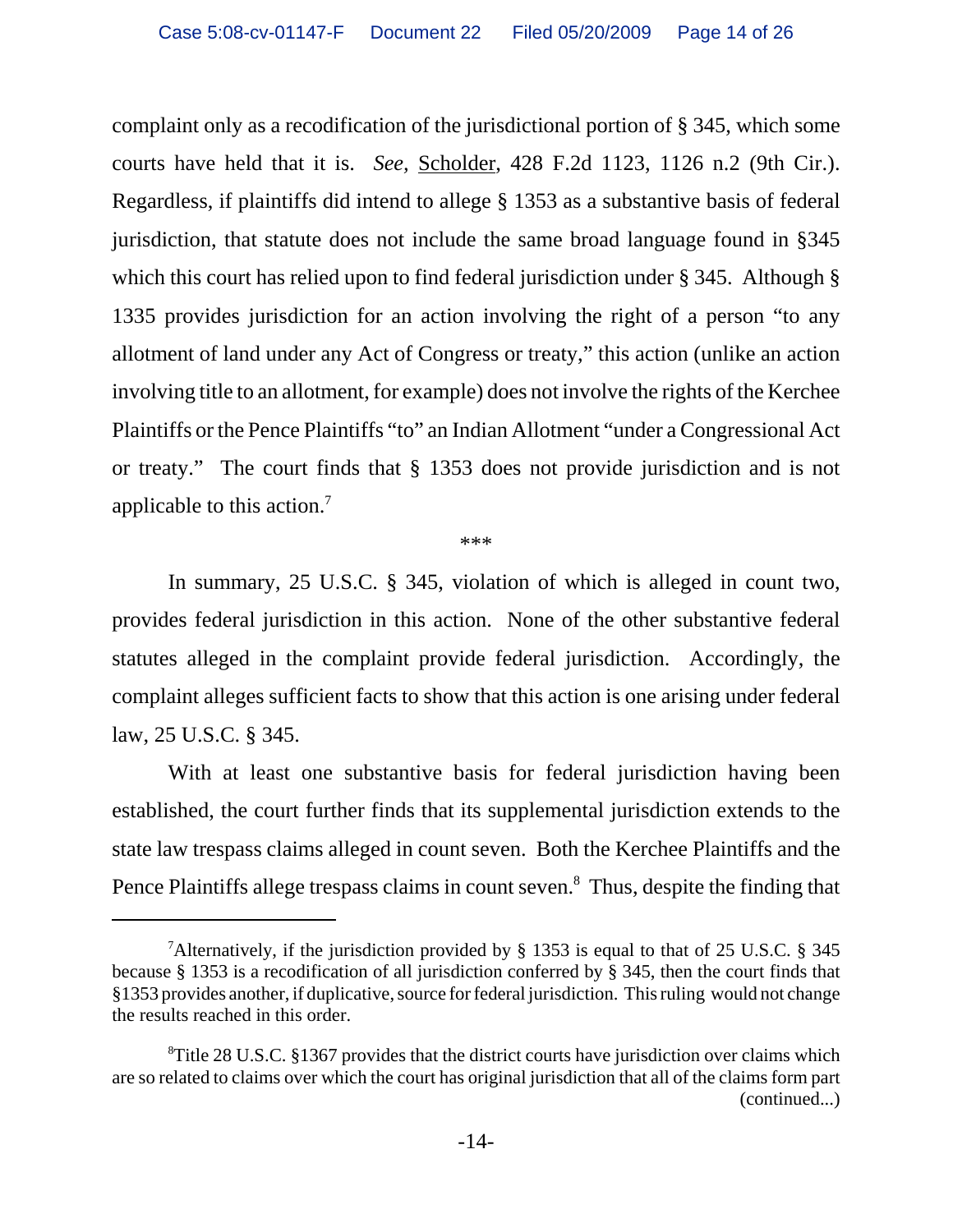the Pence Plaintiffs do not have a viable claim under § 345, they remain as plaintiffs in this action.

For these reasons, defendants' first ground for dismissal, which is that the court lacks federal subject matter jurisdiction, is rejected. However, the reasoning that leads to the conclusion that none of the substantive federal statutes other than § 345 provide jurisdiction requires dismissal of the counts which allege claims under these other federal statutes because these statutes do not apply to the facts alleged in this action. Accordingly, the court finds that the complaint fails to state a claim under 25 U.S.C. § 177 (count one), 25 U.S.C. § 202 (count five), 25 U.S.C. § 348 (count three), 25 U.S.C. § 415(a) (count four), and 25 U.S.C. § 3713(a)(1) (count six). Counts one, three, four, five and six are **DISMISSED** under Rule 12(b)(6) for failure to state a claim.

## Defendants' Tribal Immunity

 Defendants argue that the Fort Sill Apache Tribe's sovereign immunity requires dismissal of this action. This ground for dismissal is a challenge to the court's subject matter jurisdiction. E.F.W. v. St. Stephen's Indian High School, 264 F.3d 1297, 1303 (10th Cir. 2001).

There is no pertinent act of Congress that waives the Fort Sill Apache Tribe of Oklahoma's immunity to suit for the type of conduct alleged in this action, and there is no allegation that the Tribe has waived its immunity with respect to claims alleged in this action. The Tribe's immunity is, in fact, conceded by the plaintiffs, which is surely why the Tribe is not named as a defendant. The court therefore concludes that

<sup>8</sup> (...continued)

of the same case or controversy. All of the property in dispute is part of the same original Allotment No. 2329. Furthermore, the same basic dispute exists between all plaintiffs and the defendants with respect to the use of the properties in question. These alleged facts make the Pence Plaintiffs' claims part of the same case or controversy as the Kerchee Plaintiffs' claims, and the court finds that it is appropriate to exercise its supplemental jurisdiction over both sets of plaintiffs' trespass claims.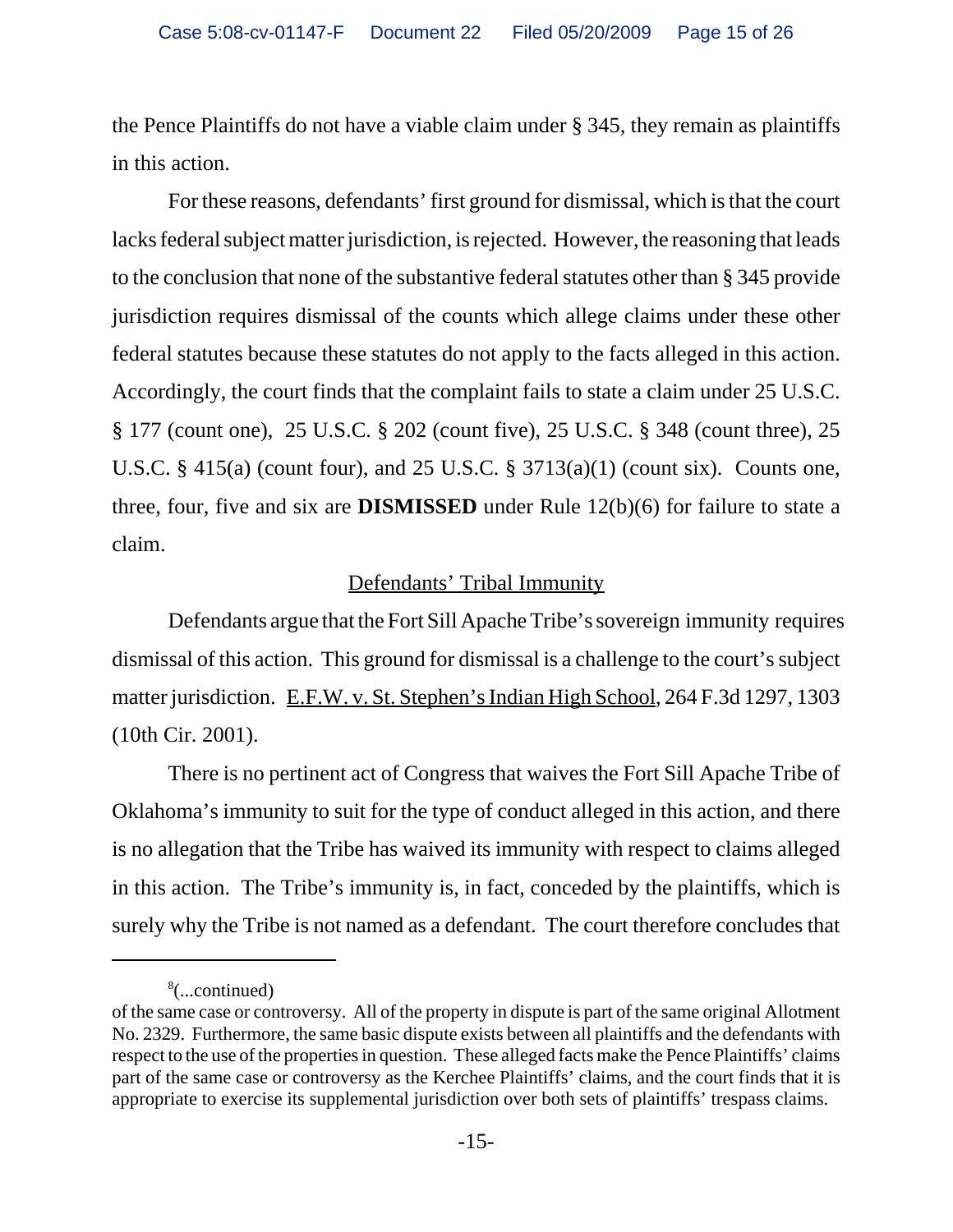the Fort Sill Apache Tribe of Oklahoma does have sovereign immunity. The issues raised by defendants' motion are not whether the Tribe *per se* is immune from suit but to what extent the individual defendants and the casino are protected from suit as a result of the Tribe's immunity.

The Tenth Circuit gave guidance to district courts considering these difficult issues of tribal immunity in Native American Distributing v. Seneca-Cayuga Tobacco Company, 546 F.3d 1288 (10th Cir. 2008). In that action, a tobacco distributor sued a tobacco manufacturer. The district court determined that the tobacco manufacturer was a tribal enterprise entitled to tribal immunity. Plaintiff also sued individuals including the tribe's former chief and managers of the tobacco manufacturer. The action alleged breach of contract and civil conspiracy claims. The Tenth Circuit upheld the district court's finding that the tobacco manufacturer was a subdivision of the tribe and entitled to immunity. The Tenth Circuit, however, reversed the district court's determination that the individual defendants were immune from suit. This court is guided by the framework set forth in Native American Distributing. Accordingly, the court first considers the immunity of the casino, and then the immunity of the individual defendants with respect to both official-capacity claims and individual-capacity claims.

## 1. *The casino's immunity.*

As stated in Native American Distributing, *id*. at 1292, (emphasis added, and some quotations and citations omitted):

Indian tribes are "domestic dependent nations" with sovereignty over their members and territories. As sovereign powers, federally-recognized Indian tribes possess immunity from suit in federal court. Tribal immunity extends to subdivisions of a tribe, and even bars suits arising from a tribe's commercial activities. See Kiowa Tribe of Okla. v. Mfg. Techs., Inc., 523 U.S. 751, 759, 118 S.Ct. 1700, 140 L. Ed.2d 981 (1998) ( "Tribes enjoy immunity from suits on contracts, whether those contracts involve governmental or commercial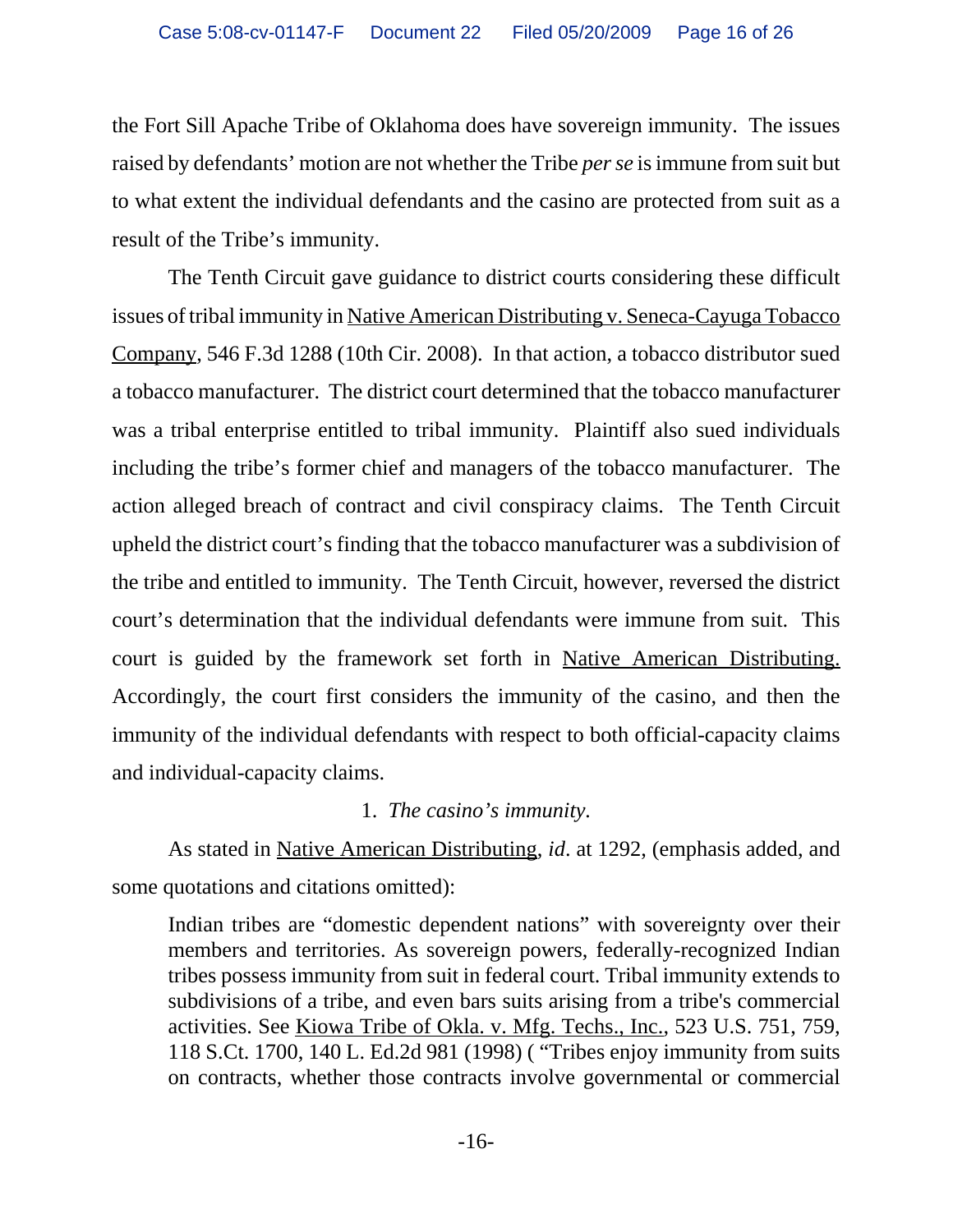activities and whether they were made on or off a reservation."); *see also Allen v. Gold Country Casino, 464 F.3d 1044, 1047 (9th Cir.2006) (holding that a casino that "function[ed] as an arm of the Tribe" enjoyed tribal immunity), cert. denied, 549 U.S. 1231, 127 S.Ct. 1307, 167 L. Ed.2d 119 (2007)*; 1293 Ramey Constr. Co. v. Apache Tribe of the Mescalero Reservation, 673 F.2d 315, 320 (10th Cir.1982) (holding that an inn which was "a sub-entity of the Tribe rather than a separate corporate entity" enjoyed tribal immunity). While the Supreme Court has expressed misgivings about recognizing tribal immunity in the commercial context, the Court has also held that the doctrine "is settled law" and that it is not the judiciary's place to restrict its application.

As quoted above, Native American Distributing cites Allen v. Gold Country Casino, 464 F.3d 1044, 1047 (9th Cir. 2006) as a case holding that a casino that functioned as an arm of a tribe enjoyed tribal immunity. Allen dismissed the casino, stating that the Indian Gaming Regulatory Act, 25 U.S.C. § § 2701 *et seq*. (IRGA), provides for the creation and operation of Indian casinos to promote "tribal economic development, self-sufficiency, and strong tribal governments." Allen at 1046, quoting 25 U.S.C. §2702(1). Allen noted that one of the principal purposes of the IRGA is to insure that the Indian tribe is the primary beneficiary of the gaming operation. Allen at 1046, quoting 25 U.S.C. § 2702(2).

The complaint in this action repeatedly refers to the casino in a somewhat vague and conclusory fashion as "a private enterprise." When it comes to specifics, however, the complaint alleges that "The Fort Sill Apache Casino was established by the Fort Sill Apache Tribe of Oklahoma as an economic development project, and it is operated pursuant to the Indian Gaming Regulatory Act of 1988, 25 U.S.C. § 2701 *et seq*., which authorized gaming on tribal lands." (Doc. no. 1, ¶ 19.) The complaint describes the casino as "[t]he Tribe's gaming facility." (Doc. no. 1, ¶ 19.) Unlike Native American Distributing where there was an issue regarding whether the tobacco manufacturer was a division of the tribal corporation or of the tribe itself, in the instant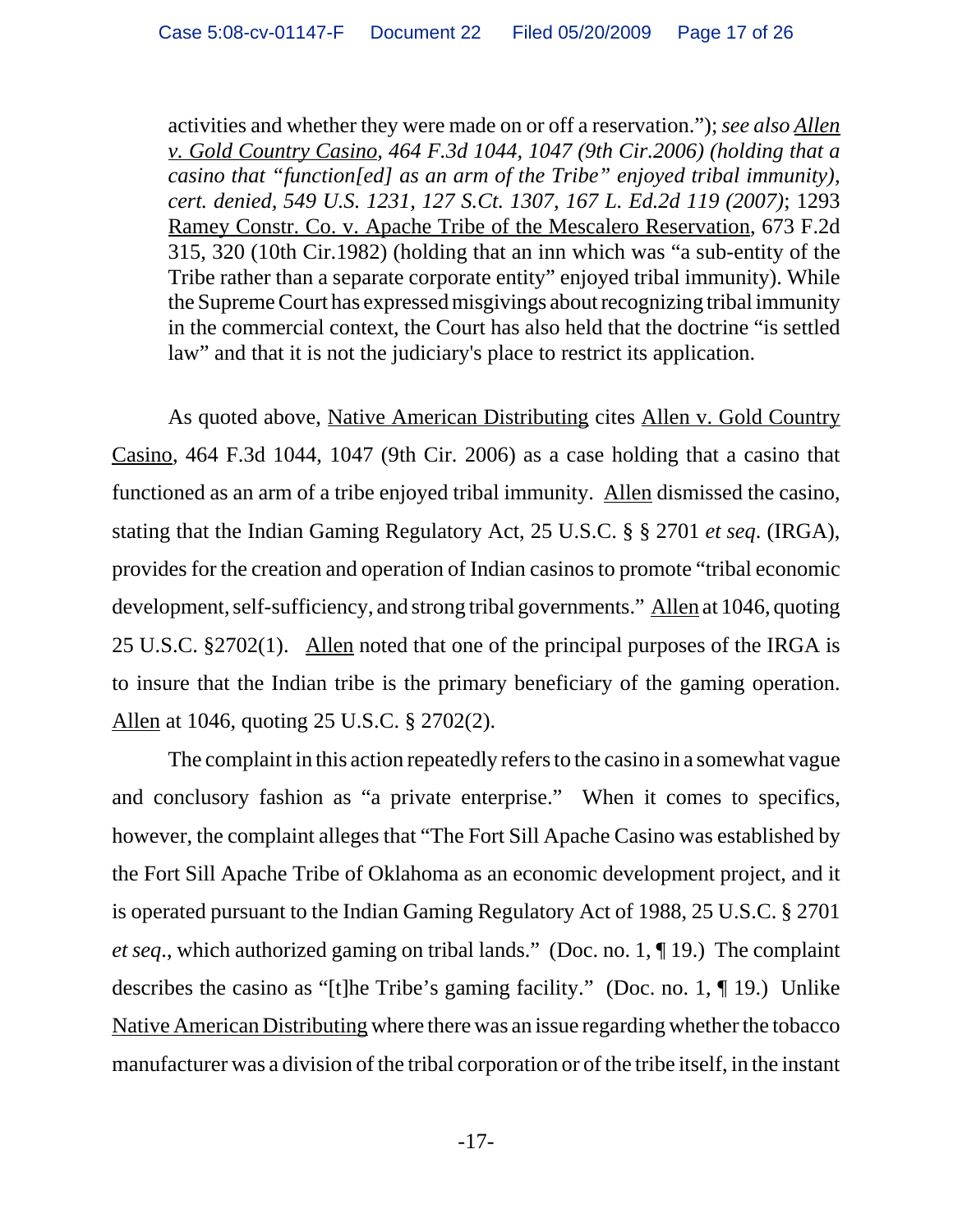action the allegations and plaintiffs' briefing papers concede that "The gaming facility so named [the Fort Sill Apache Tribe Casino] is a tribal enterprise...." (Plaintiff's resp. br., doc. no. 19, p. 4.)

In support of their contention that the Fort Sill Apache Casino is not entitled to immunity as a tribal enterprise, plaintiffs rely on San Manuel Indian Bingo and Casino and San Manuel Band of Serrano Mission Indians v. National Labor Relations Board, 475 F.3d 1306 (D.C. Cir. 2007). That decision affirmed the National Labor Relations Board's application of the National Labor Relations Act to a tribal casino. The court's reasoning was based on the nature of that NLRA as a general federal law, which is not an issue in this case. San Manuel Indian Bingo and Casino is of no help to plaintiffs here.

Given the Fort Sill Apache Casino's alleged creation under the Indian Gaming Regulatory Act, given plaintiffs' concession that the casino is a tribal enterprise, and given the fact that plaintiffs have not produced any evidence (or asked for an opportunity to submit evidence) to show that the Fort Sill Apache Casino is not an arm or subdivision of the Tribe, the court finds that, as a matter of law, the Fort Sill Apache Casino is an arm of the Tribe, that it is owned and operated by the Tribe, and that the casino's economic advantages inure to the Tribe. *See*, Allen at 1047. Accordingly, immunity of the casino directly protects the sovereign Tribe's treasury, which is one of the historic purposes of sovereign immunity. *See*, *id.* Consistent with the Tenth Circuit's discussion in Native American Distributing, *supra* at 1292-93, the court concludes that the Fort Sill Apache Casino is immune from suit based on tribal immunity. The Fort Sill Apache Casino is **DISMISSED** from this action on that basis.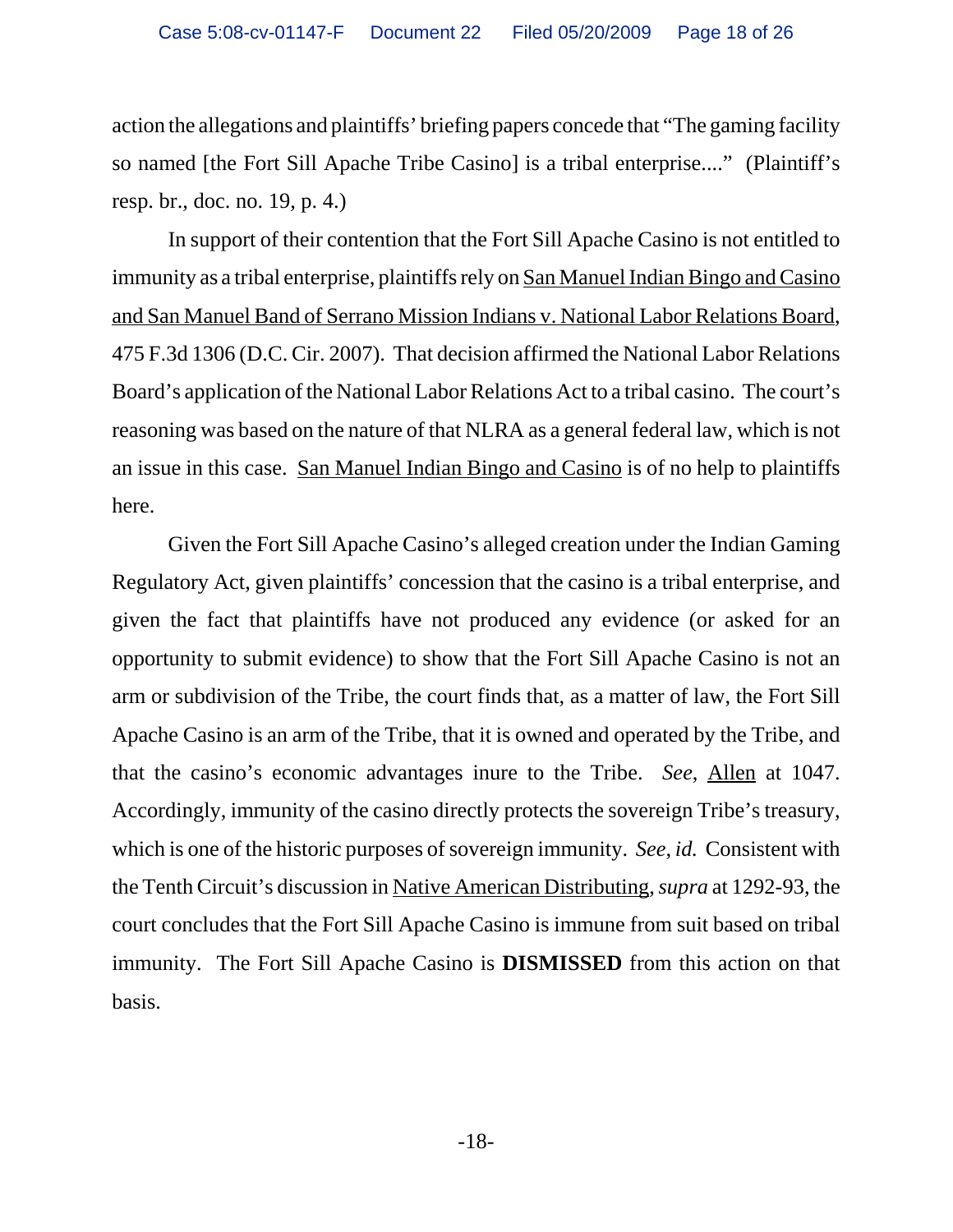## 2. *Immunity of the Individual Defendants*

Applying the directive of Native American Distributing to focus on the type of relief requested in determining these tribal immunities, the court separately considers official-capacity claims and individual-capacity claims, looking in each discussion at the type of equitable relief requested and at the availability of monetary relief.

#### *a. Official-capacity claims against the individual defendants.*

A tribe's sovereign immunity immunizes tribal officials from claims made against them in their official capacities. Native American Distributing, 546 F.3d at 1296, citing Fletcher v. United States, 116 F.3d 1315, 1324 (10th Cir. 1997).

In Fletcher, the Tenth Circuit stated that "[b]ecause the relief requested by Individual Plaintiffs, concerning rights to vote in future tribal elections and hold tribal office, if granted, would run against the Tribe itself, the Tribe's sovereign immunity protects these defendants in their official capacities." Fletcher, 116 F.3d at 1324. Thus, even when prospective equitable relief which would run against the tribe is sought from tribal officials sued in their official capacities, the tribe's immunity bars such claims.<sup>9</sup>

In this action, the equitable relief requested in the complaint, if granted, would require the individual defendants to stop the trespassing which is allegedly occurring by removing casino fixtures and other property belonging to the casino from plaintiffs' property. This relief runs against the Tribe. This fact is apparent because even if the individual defendants were to personally go to the property and remove the offending fixtures, the fixtures are those of the Tribe's gaming facility so that it is the

<sup>9</sup> The parties' briefs focus on the Ex Parte Young doctrine's application to this action. *See*, Ex Parte Young, 209 U.S. 123 (1908). That doctrine allows official-capacity claims against individuals to go forward when only prospective non-monetary equitable relief is requested, as an exception to Eleventh Amendment immunity. The analysis in Native American Distributing and in Fletcher indicate that even when prospective non-monetary relief is involved, the determinative question is whether relief would, in actuality, run against the tribe.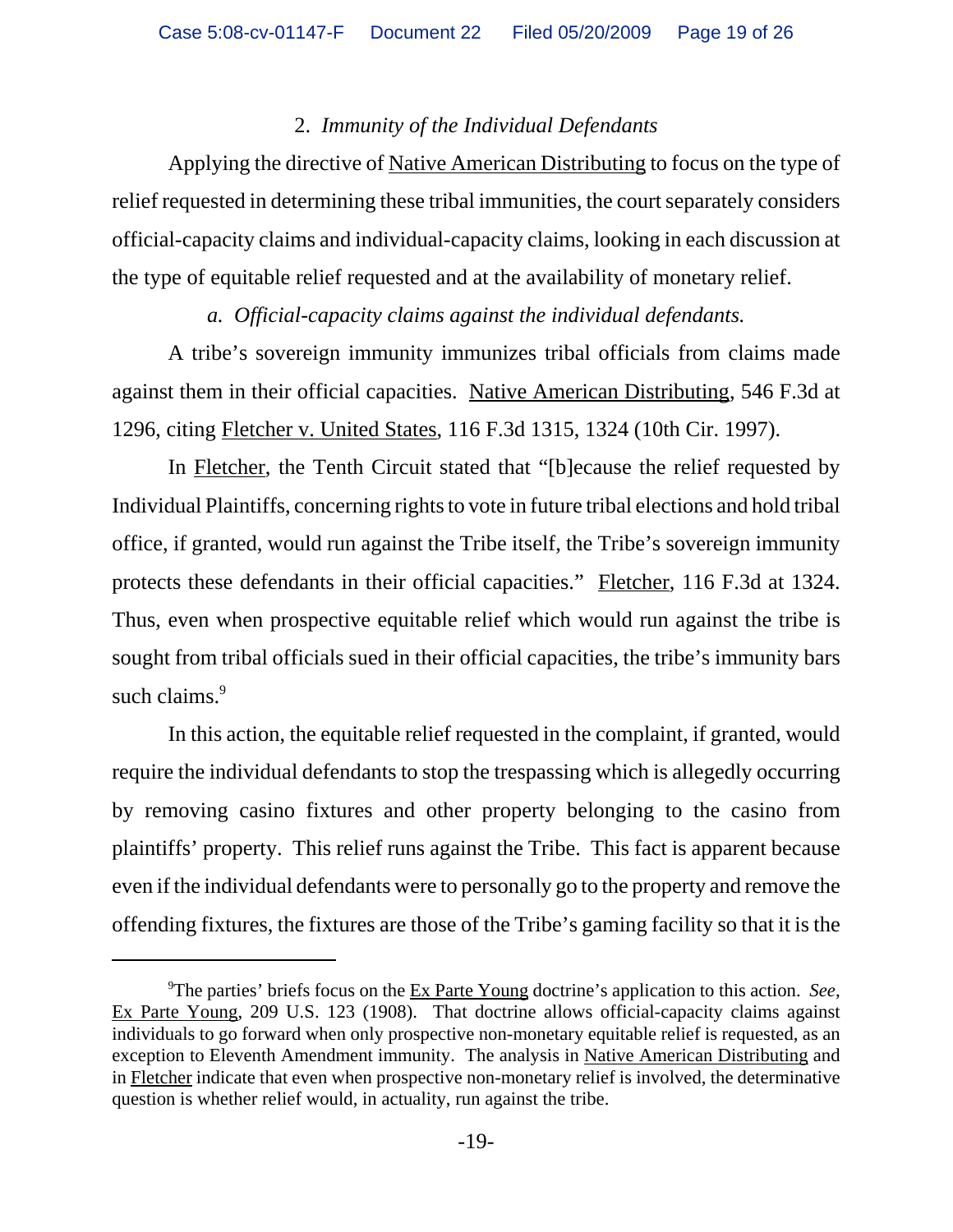Tribe's property which is affected. The court concludes that the equitable relief requested in this action against individual defendants, sued in their official capacities, is relief which runs against the Tribe and that such claims for relief will be dismissed based on the Tribe's immunity.

Official-capacity claims for monetary relief necessarily seek monetary relief from the Tribe's treasury. Accordingly, claims for monetary relief from the individual defendants sued in their official capacities necessarily run against the Tribe, and those claims for relief will also be dismissed.<sup>10</sup>

 Thus, consistent with the statement in Native American Distributing, 546 F.3d at 1296, that "a tribe's immunity generally immunizes tribal officials from claims made against them in their official capacities," all *official-capacity* claims alleged against individual defendants Houser, Ware, Darrow, Isom, Bucknor and Mann are **DISMISSED** based on tribal immunity.<sup>11</sup>

# *b. Individual-capacity claims against the individual defendants.*

Individual defendants may be sued in their individual capacities even where suits arise out of actions the individuals took in their official capacities. Native American Distributing, 546 F.3d at 1296, citing Russ v. Uppah, 972 F.2d 300, 303 (10th Cir. 1992). Tribal officials are immunized from suits brought against them in their individual capacities only when suit is brought against them *because of* their official capacities--that is, because the powers the individual possesses in his or her official capacities enables that person to grant the relief requested on behalf of the

<sup>10</sup>*See*, Ex Parte Young discussion, n.8,indicating that the exception to immunity which allows certain official-capacity claims to go forward applies, if otherwise applicable, only to the extent that the claims seek *non*-monetary relief. *See*, Timpanogos Tribe v. Conway, 286 F.3d 1195, 1199 (10th Cir. 2002) (tribe narrowed its complaint to come within  $Ex$  parte Young doctrine, seeking only prospective, non-monetary, injunctive relief).

<sup>&</sup>lt;sup>11</sup>Defendant Nott, casino manager, is not included in this list because he is not sued in his official capacity. He is not alleged to be an official of the Fort Sill Apache Tribe.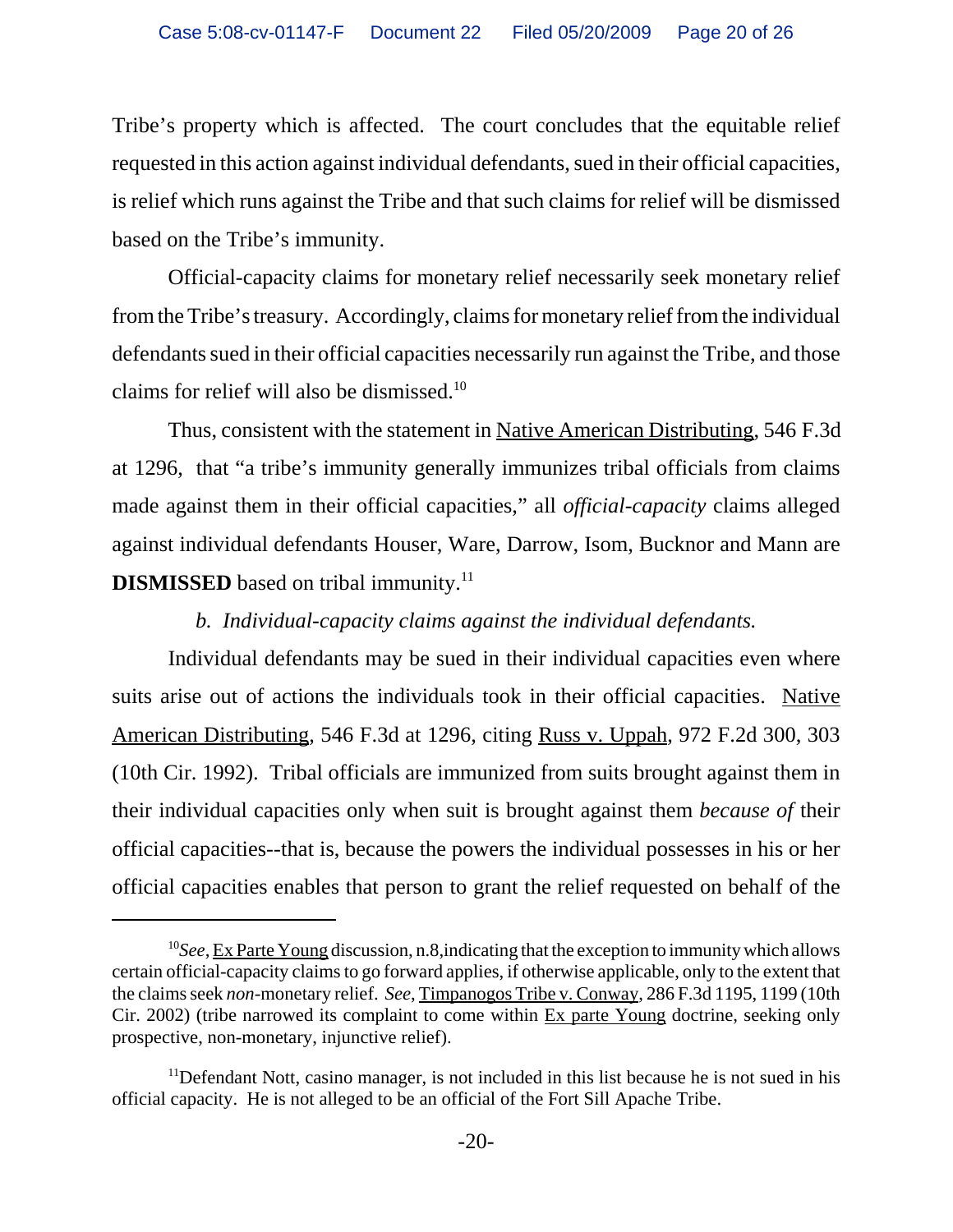tribe. Native American Distributing, *supra* at 1296, emphasis in original. In this regard, it is appropriate to take guidance from cases discussing federal and state sovereign immunity. *Id*. Where a suit is brought against the agent or official of a sovereign, to determine whether sovereign immunity bars the suit, the court asks whether the sovereign is the real, substantial party in interest. *Id*. The answer to this question turns on the relief sought by the plaintiffs. *Id.*, quoting Frazier v. Simmons, 254 F.3d 1247, 1253 (10th Cir. 2001). The general rule is that relief sought nominally against an officer in his individual capacity is, in fact, against the sovereign, if the decree would operate against the sovereign. *Id*., quoting Pennhurst State Sch. & Hosp. v. Halderman, 465 U.S. 89, 101 (1984). Where, however, the plaintiffs' suit seeks money damages from the officer in his individual capacity for unconstitutional or wrongful conduct fairly attributable to the officer himself, sovereign immunity does not bar the suit so long as the relief is sought not from the sovereign's treasury but from the officer personally. Native American Distributing, *supra* at 1297, quoting Alden v. Maine, 527 U.S. 706, 757 (1999). Thus, the issue of whether plaintiffs' claims against defendants sued in their individual capacities are barred by the Tribe's immunity is determined by whether the relief requested would operate against the Tribe.

Again, given the types of incursions alleged, such as fixtures of the Tribe's casino improperly placed on plaintiffs' property, the individual tribal officers and members who are sued in their individual capacities for equitable relief (Houser, Ware, Darrow, Isom, Bucknor and Mann) would only be able to grant such relief because of the offices they hold with the Tribe. For example, they could perhaps vote to have the Tribe move the fixtures, but acting individually, they would have no authority to remove the Tribe's fixtures. If they moved the fixtures based on their individual decision to do so, they would be moving fixtures and improvements that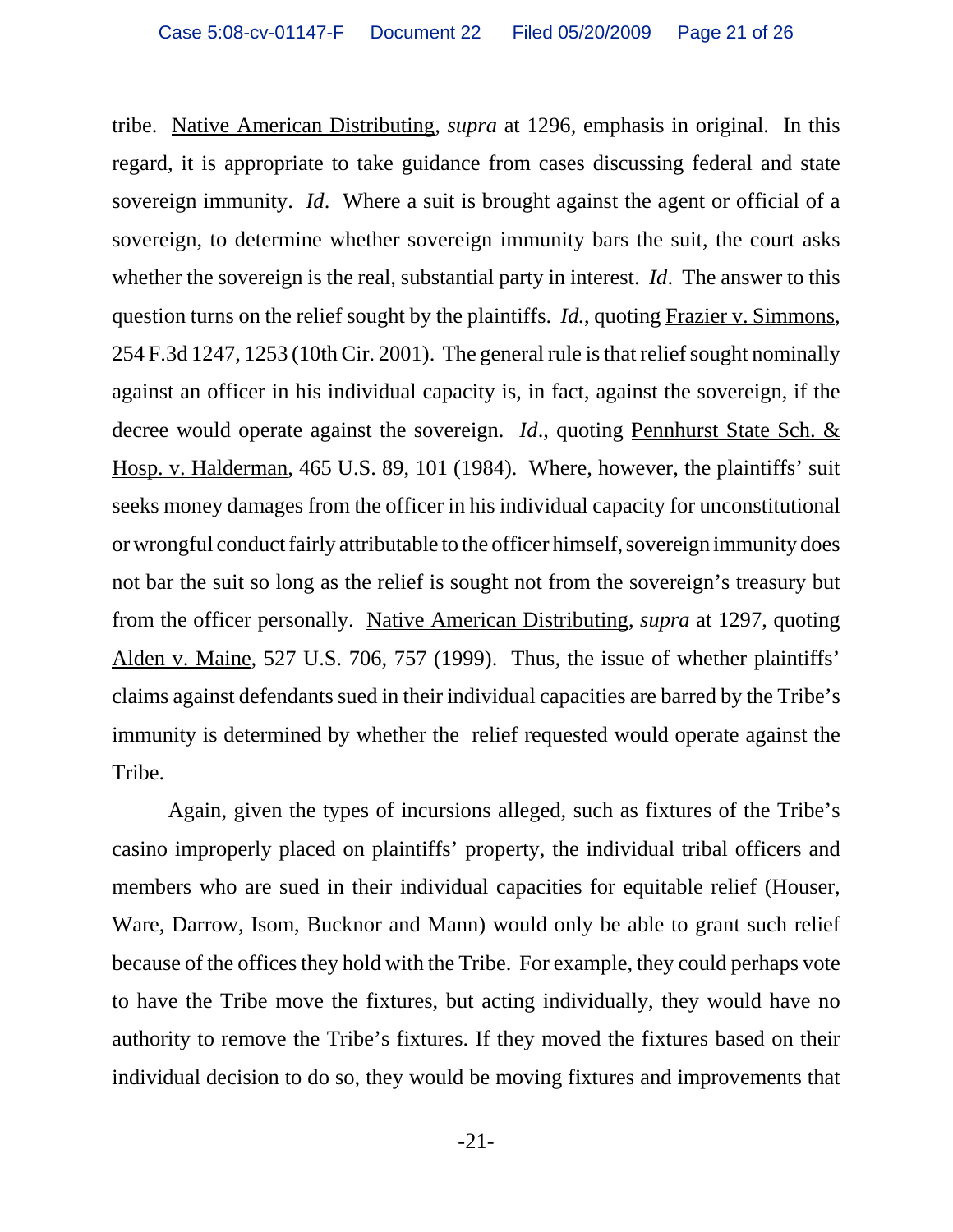belong to the Tribe. Similarly, any authority that Manager Nott might have to personally remove the casino's fixtures necessarily derives from his position as casino manager. If he were to exercise that authority and remove the fixtures, he would be moving fixtures and improvements that the complaint alleges belong to the Tribe's gaming facility.

The court finds that regardless of any of the defendants' individual ability to provide the equitable relief requested in this action, such relief would necessarily run against the Tribe. The court finds that defendants Houser, Ware, Darrow, Isom, Bucknor, Mann and Nott cannot, therefore, be sued in their individual capacities for the equitable relief sought in this action. Plaintiffs' requests for equitable relief from these defendants, sued in their individual capacities, are **DISMISSED** based on tribal immunity.

On the other hand, Native American Distributing makes clear that claims for money damages from each of these individual defendants, sued in their individual capacities, are not barred, so long as it is clear plaintiffs seek money damages from the individual defendants personally and not from the Tribe. Native American Distributing, 546 F.3d at 1297. Defendants' argument that plaintiffs' claims for money damages from all of the individuals sued in their individual capacities (Houser, Ware, Darrow, Isom, Bucknor, Mann and manager Nott) should be dismissed is rejected. These claims remain but are limited to claims for monetary damages for wrongful conduct fairly attributable to the individual himself or herself. *See*, Native American Distributing, *supra* at 1297, quoting Alden v. Maine, 527 U.S. 706, 757  $(1999).^{12}$ 

 $12$ The complaint does not identify with much specificity any wrongful conduct on the part of any of the individual defendants. It does, however, allege that all of the individual defendants have acted outside the scope of their authority in violation of federal statutes, by trespassing, (continued...)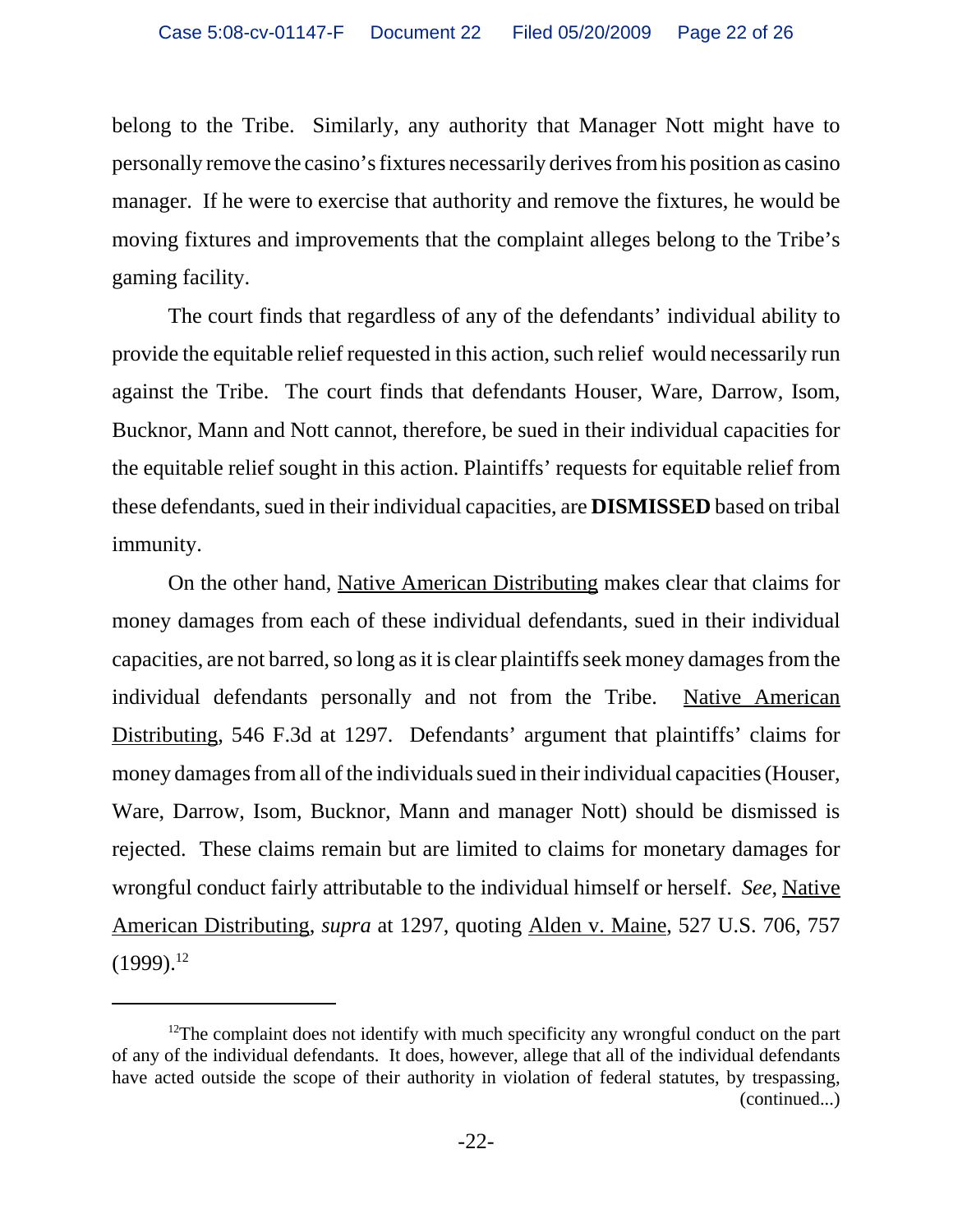#### Rule 19 Grounds for Dismissal

Defendants also argue this action must be dismissed because the United States and the Tribe are required parties who cannot be joined due to their sovereign immunity. Although defendants recite the factors that the court must consider under Rule  $19(b)(1)-(4)$  to determine whether, in equity and good conscience, the action should proceed among the existing parties or should be dismissed, defendants have not analyzed these factors. Regardless, based on the rulings contained in this order, the principal claims remaining are individual-capacity claims asserted against individual defendants for monetary damages.<sup>13</sup> There is no reason the Tribe or the United States would be required to be parties to this action, as a prerequisite to the adjudication of these claims for money damages from the individual defendants. Defendants' argument that this action should be dismissed for failure to join required parties under Rule 19 is rejected.

## The Motion to Strike

Finally, defendants move to strike the sixth paragraph of the prayer which seeks monetary damages including treble damages. No basis in law has been shown for treble damages. As previously stated, however, compensatory monetary damages are potentially recoverable from the individual defendants sued in their individual

 $^{12}$ (...continued)

hindering access, encroaching, detaining and destroying" the plaintiffs' property (doc. no. 1, ¶ 10); that defendants Houser, Ware, Darrow, Bucknor and Mann have acted individually outside the scope of their authority in allowing and perpetrating illegal actions against the property interests of the plaintiffs (doc. no. 1, ¶ 11), and that defendant Knott [or Nott], as manager of the casino, has acted illegally by taking action that has destroyed the plaintiffs' property and that he continues to allow and acquiesce to the illegal actions by all defendants under the guise of the operation of the casino. These allegations of *individual* wrongdoing are sufficient to state a claim against these defendants individually under the remaining theories of liability (counts two and seven).

<sup>&</sup>lt;sup>13</sup>There is also a request for declaratory relief, asking the court to declare that the actions of the defendants are outside the scope of their authority. (Doc. no. 1, prayer,  $\P$  1.)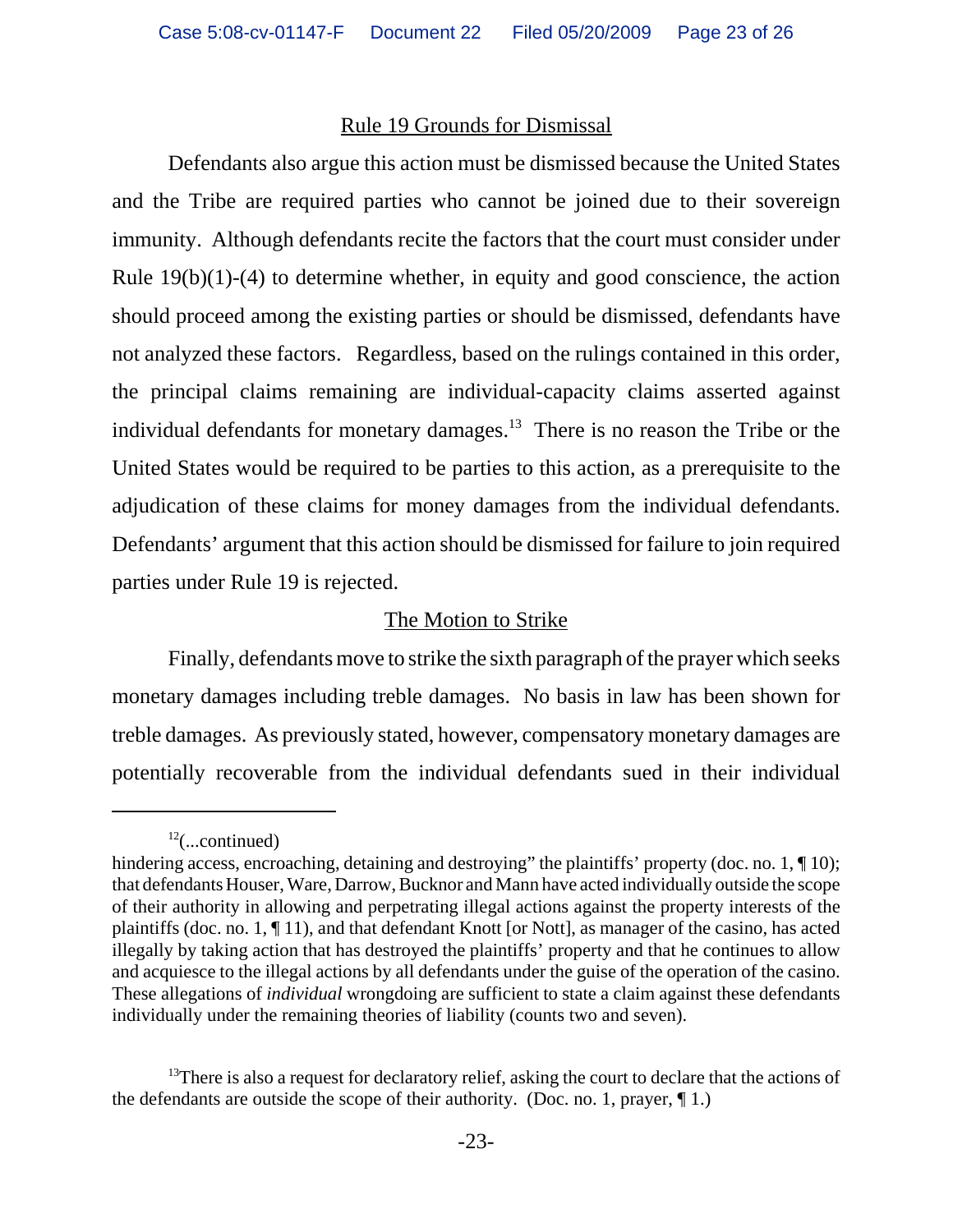capacities. Accordingly, except for the reference to trebling of damages which is **STRICKEN** as requested, the motion to strike is **DENIED**.

#### Rulings

After careful consideration, defendants' motion to dismiss and motion to strike are each **GRANTED** in part and **DENIED** in part. The courts' rulings are summarized as follows.

Defendants' argument that this action should be dismissed for failure to allege any federal statutes which provide federal subject matter jurisdiction is rejected. Federal subject matter jurisdiction exists under 25 U.S.C. § 345, and the court exercises its supplemental jurisdiction over the Kerchee Plaintiffs' and the Pence Plaintiffs' state law trespass claim.

Claims alleging violation of 25 U.S.C. § 177, § 202, § 348, § 415(a) and §3713(a)(1) are dismissed for failure to state a claim. Amendment would be futile. Accordingly, counts one, three, four, five and six are **DISMISSED** with prejudice under Rule 12(b)(6). Count two, which alleges a violation of 25 U.S.C. § 345, is a theory of liability available to the Kerchee Plaintiffs. To the extent that the Pence Plaintiffs allege a violation of § 345, however, their claim for relief under this statute is dismissed under Rule 12(b)(6) because the Pence Plaintiffs are not alleged to be owners of the allotment in question. Amendment would be futile. Therefore, to the extent it is alleged by the Pence Plaintiffs, count two is **DISMISSED** with prejudice. Count seven, which alleges violation of state laws of trespass, remains as a viable theory of relief for both the Kerchee Plaintiffs and the Pence Plaintiffs. Accordingly, that count remains.

The Fort Sill Apache Casino is dismissed from this action without prejudice under Rule 12(b)(1) based on its tribal immunity, because the allegations (and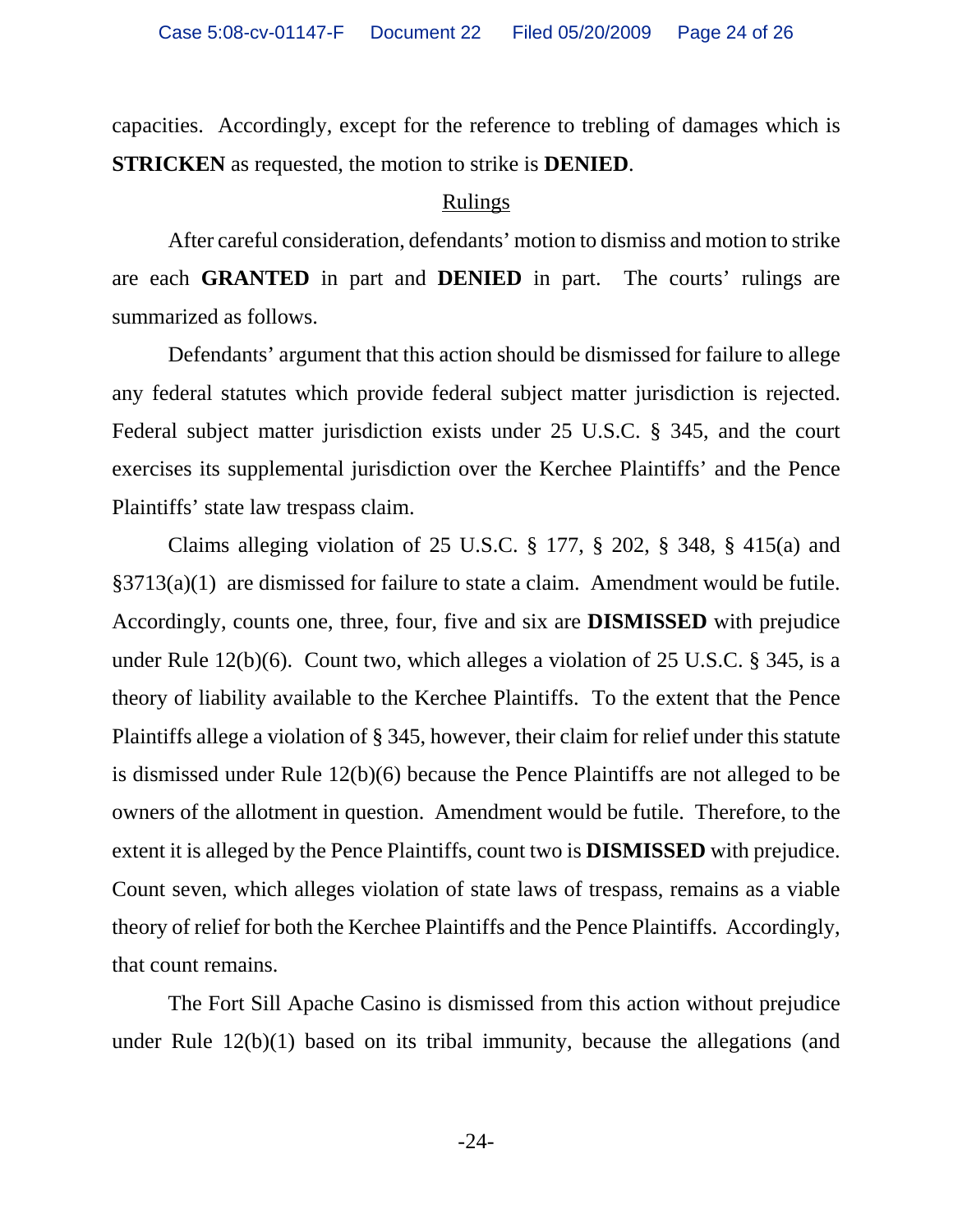plaintiffs' concessions) conclusively show that the casino is an arm of the Fort Sill Apache Tribe of Oklahoma.14

 All claims for relief against the individual defendants in their official capacities are dismissed with prejudice based on tribal immunity, because the relief requested, if granted, would, in actuality, amount to relief against the Tribe.<sup>15</sup>

With respect to claims for relief against the individual defendants sued in their individual capacities, plaintiffs' claims for equitable relief (essentially asking defendants to remove the casino's fixtures and restore the property) are **DISMISSED** with prejudice based on tribal immunity because the relief requested would amount to relief against the Tribe. Plaintiffs' claims for monetary relief from the individual defendants sued in their individual capacities, remain.

Plaintiffs' request for declaratory relief is relief from the court, not from the Tribe. The request for declaratory relief remains.

Defendants' argument that dismissal is required under Rule 19 is rejected.

 $14$ If plaintiffs believe they have evidence to establish that the casino is not, in fact, a tribal enterprise, or an arm of the Tribe, whose treasury and resources would be subject to the relief requested in this action, then they may seek reconsideration of this narrow issue within twenty days of the date of this order. Any such motion for reconsideration must be accompanied by evidence or by a request for a hearing for good cause shown.

<sup>&</sup>lt;sup>15</sup> One fact not lost on this court is the fact that the collective effect of the defendants' assertions of immunity, taken together with the tribe's immunity, is that the plaintiffs, alleging a plain and simple trespass (and, taking the allegations of the complaint to be true, as the court must at this point, a brazen one at that), would, in the defendants' (and the tribe's) scheme of things, be left without a speedy and effective judicial remedy. Application of immunity doctrine in this situation strikes the court as a matter in some ways decidedly distinct from the application of immunity doctrine in the context of a consensual transaction, in which the party left holding the bag can at least be said to have voluntarily chosen to deal with an entity that might later find it convenient to invoke sovereign immunity to avoid its just debts, *e.g*., Kiowa Tribe of Okla. v. Mfg. Techs., Inc., 523 U.S. 751 (1998). If plaintiffs' core factual allegations in this case prove to be accurate, and if, in that event, the course of proceedings contemplated by this order does not afford effective relief to the plaintiffs, it is at least conceivable that remedial possibilities not addressed by the parties or, consequently, by this court, will deserve attention.